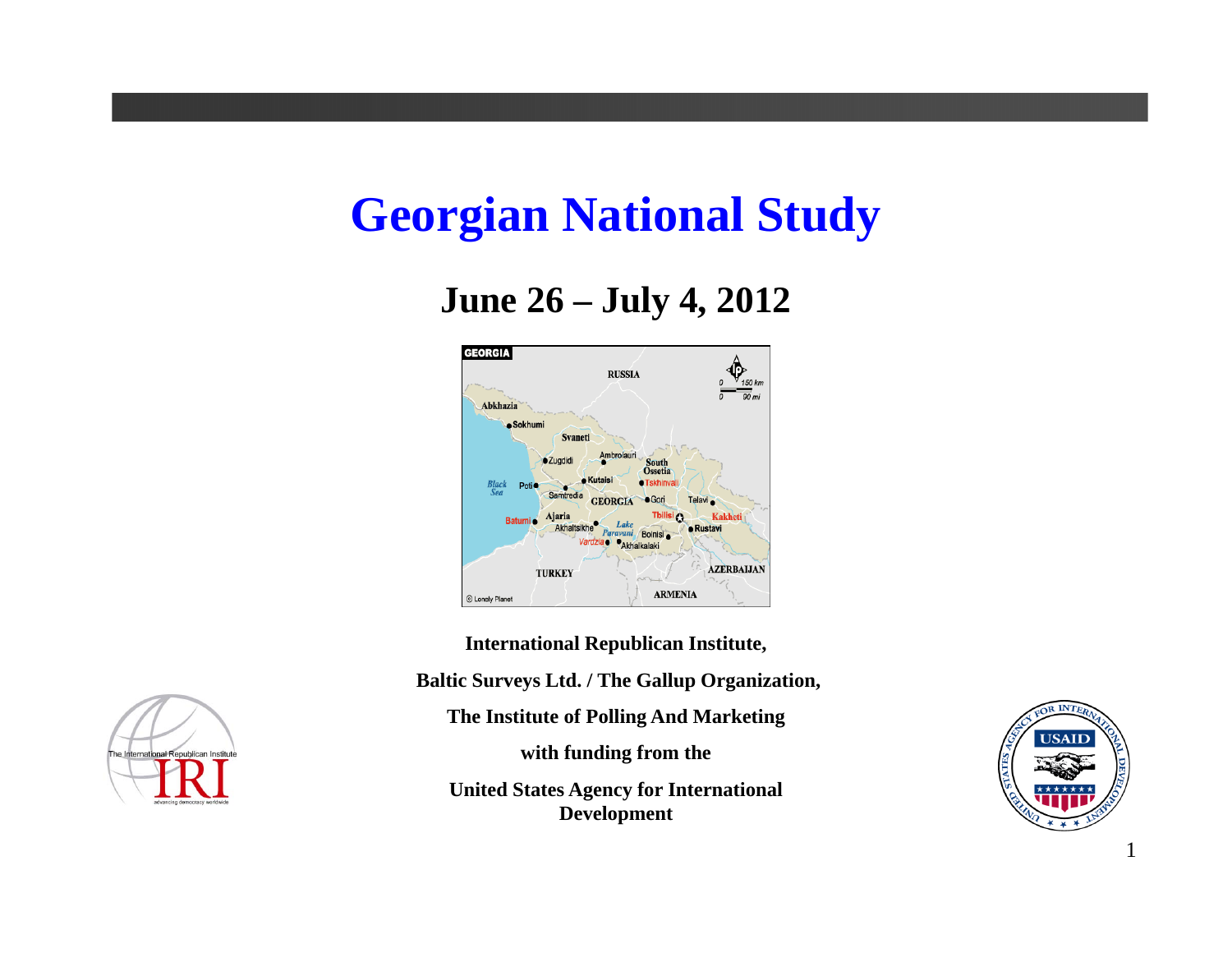# **INFORMATION ABOUT THE SURVEY**

- $\bullet$ The survey was conducted by the Institute of Polling and Marketing for Baltic Surveys/Gallup on **behalf of the International Republican Institute.**
- $\bullet$ This national representative survey was carried out from June 26 – July 4, 2012.
- •The sample consisted of 1,503 Georgian residents older than the age of 18 and eligible to vote, and is representative of the general population by age, gender, education and religion.
- $\bullet$  **The sample design was <sup>a</sup> multi-stage random sample.**
	- $\bullet$ **Stage One: Break country into official administrative regions.**
	- $\bullet$ Stage Two: Select clusters of sampling points based on settlement population (large, medium, small towns and villages). One sample point – approximately one percent of survey population (39-41 surveys). Sampling points in each region were selected based on the percentage of population living in the various levels of settlement in that region.
- •Respondents were selected by the random route method, using the next birthday rule to select a **respondent from within <sup>a</sup> household.**
- $\bullet$ **Data was collected through face-to-face interviews with the respondents.**
- •The poll was conducted nationwide, including the capital and all major regional centers.
- $\bullet$ The margin of error does not exceed plus or minus 2.5 percent.
- •**The response rate was 70 percent.**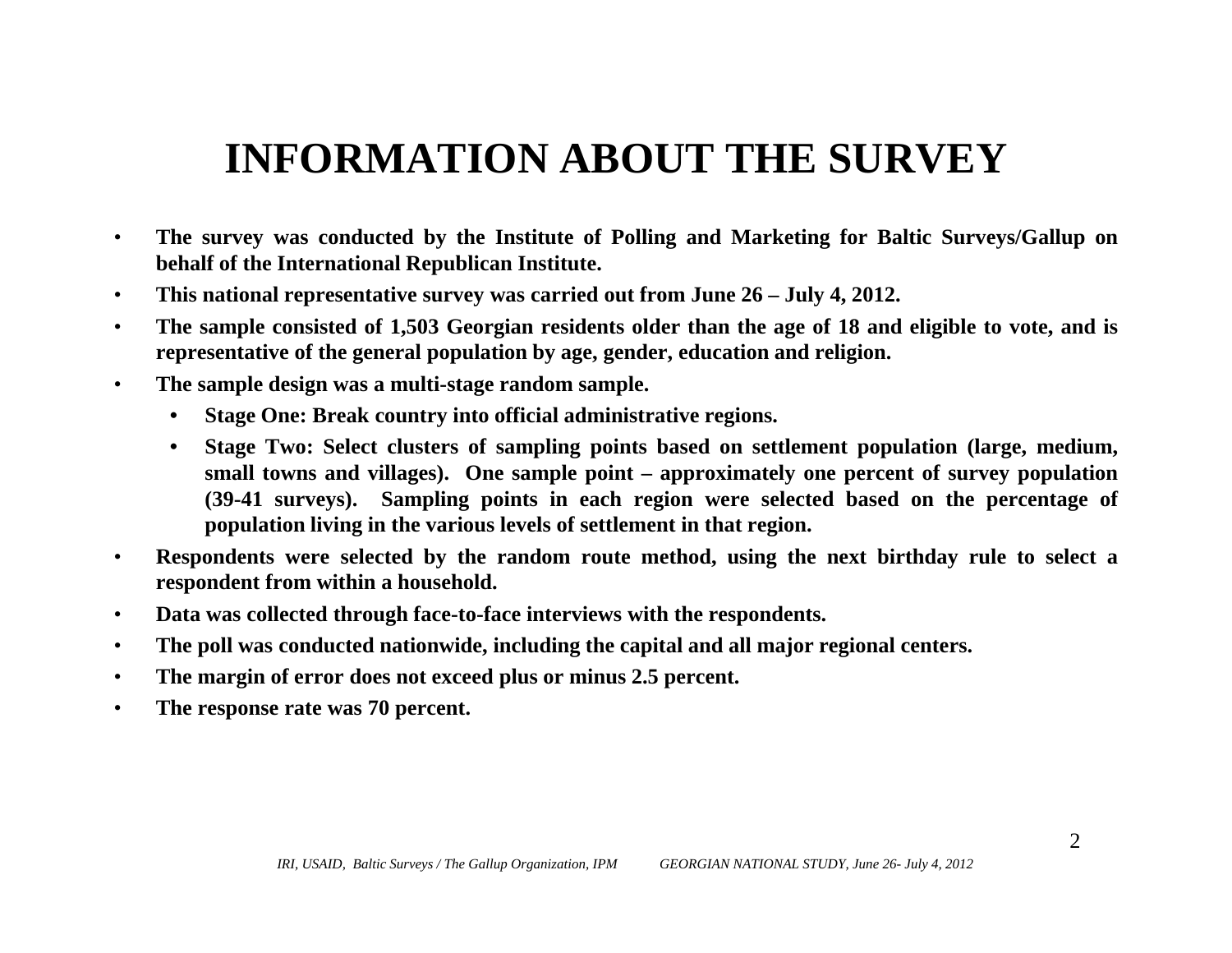# **ISSUES**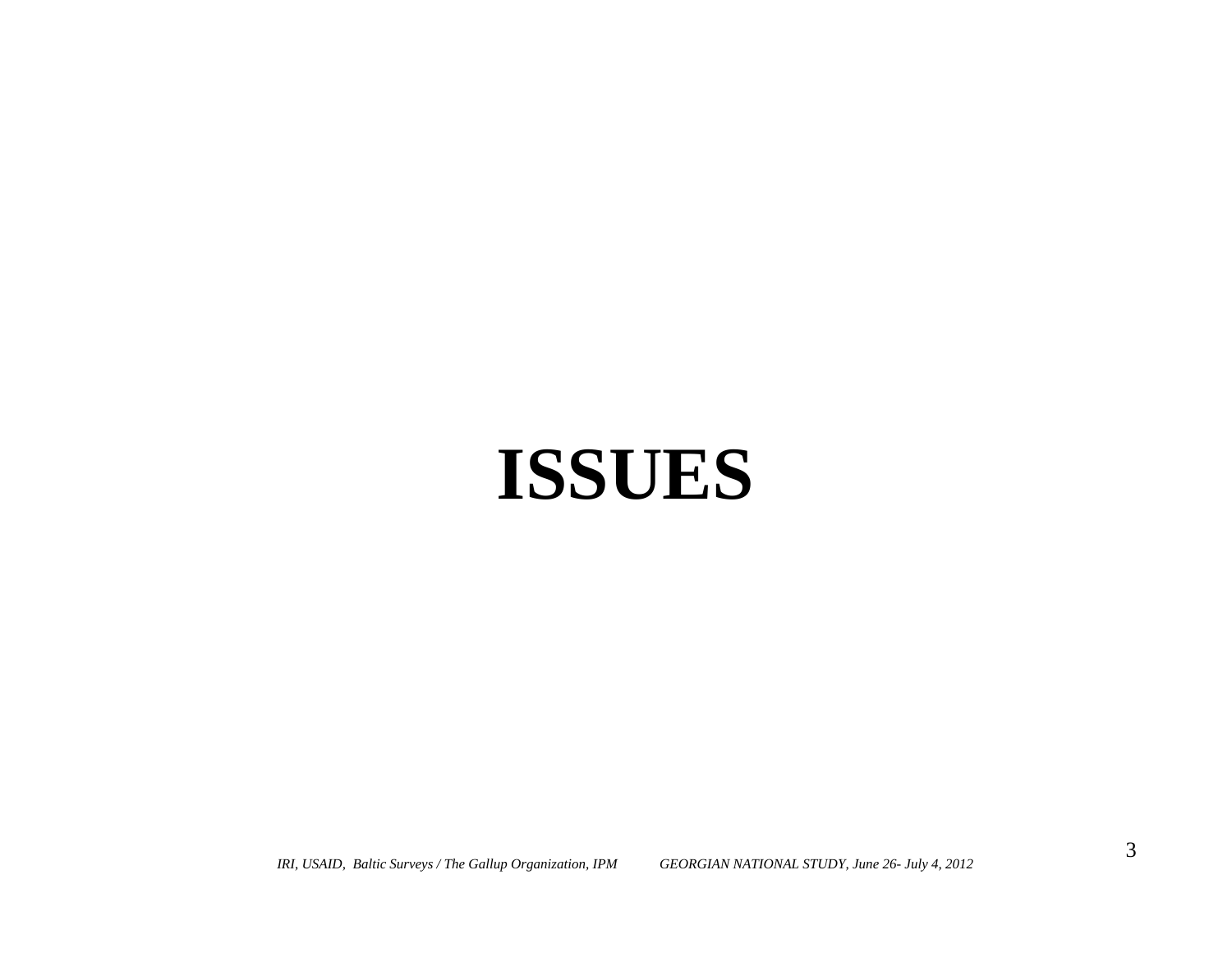#### **What is the most important issue Georgia is facing?**

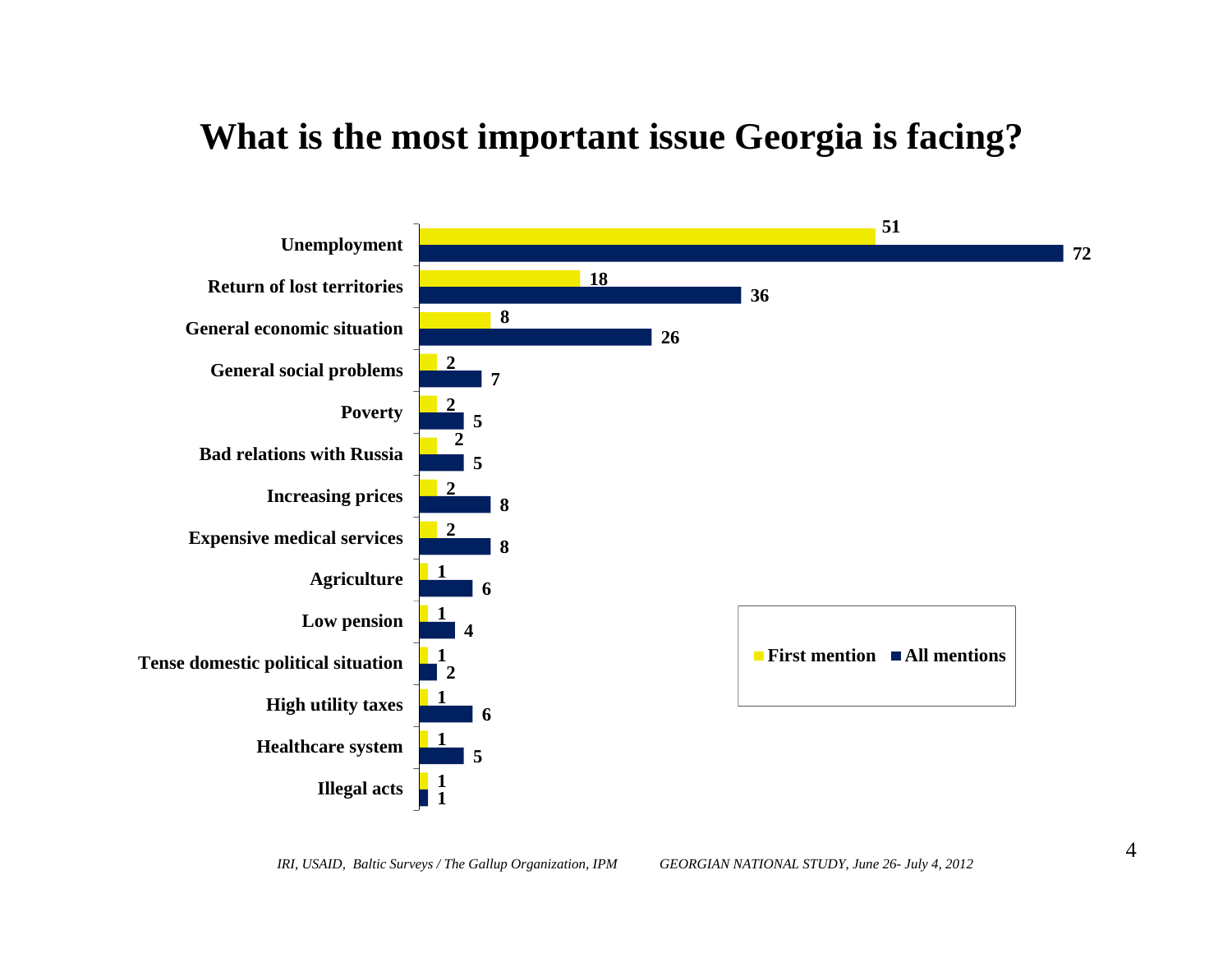### **What is the most important issue your town/village is facing?**

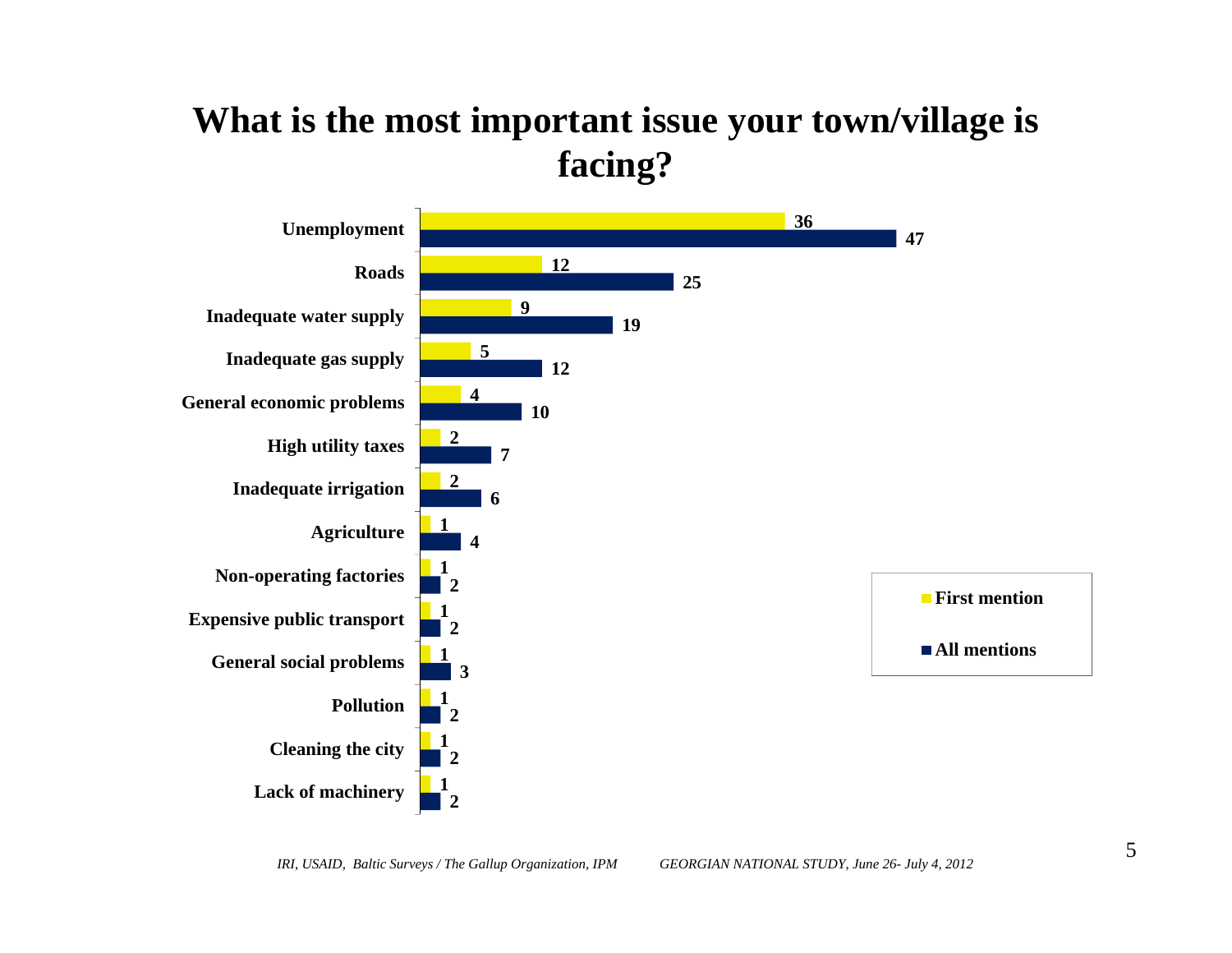## **What is the most important issue your household is facing?**

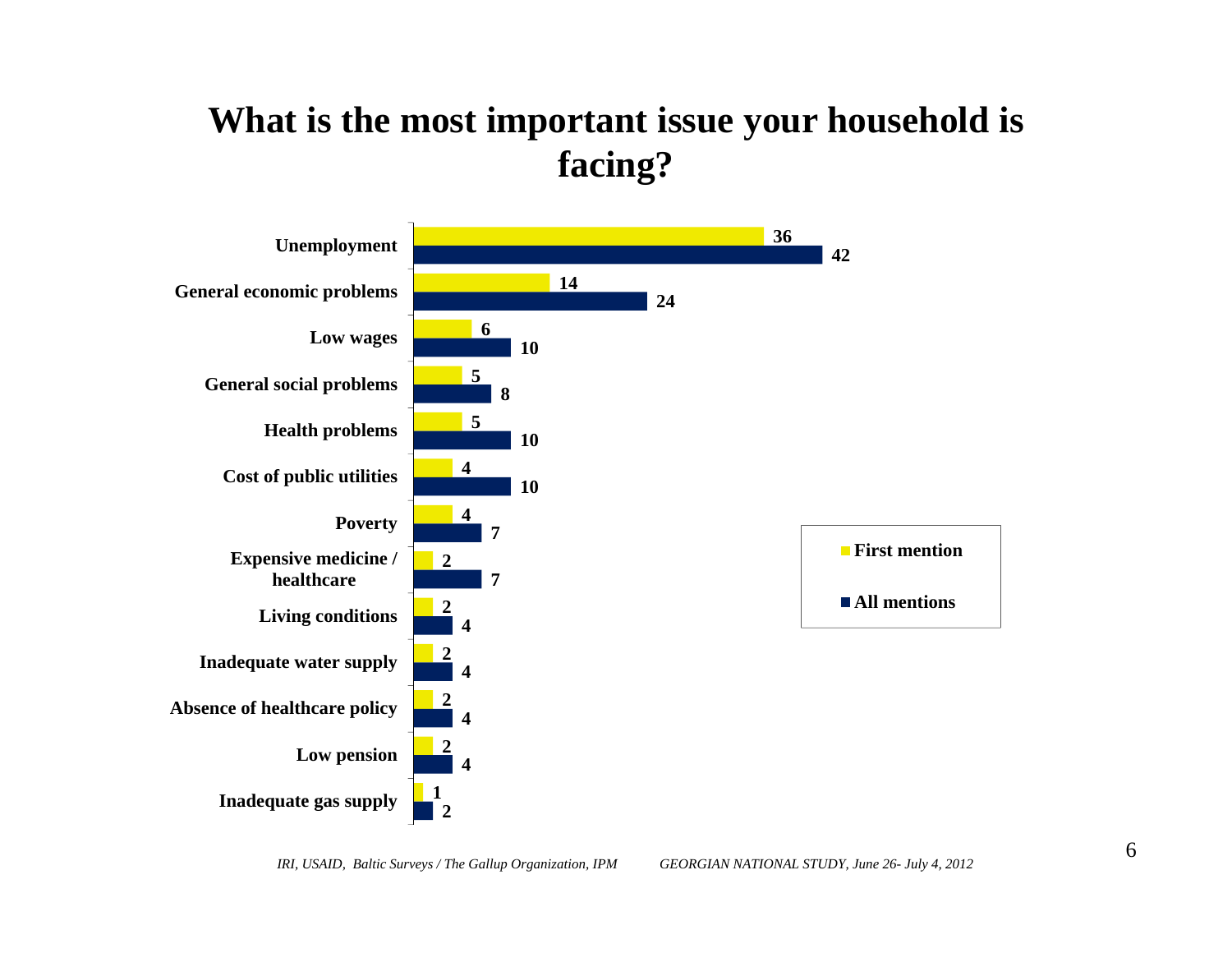#### **What issue do you fear the most?**

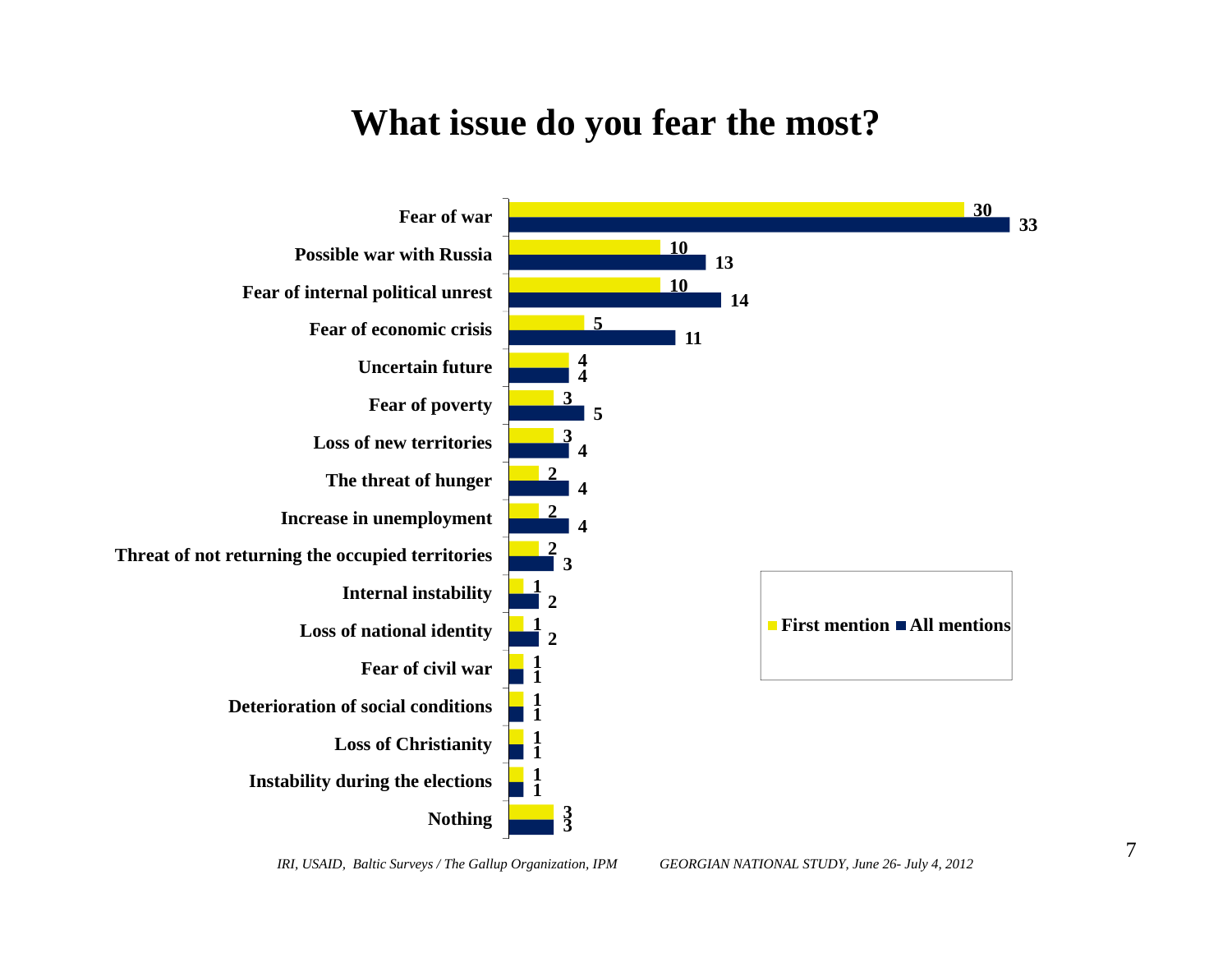# **Do you consider the following forms of social protest acceptable?**

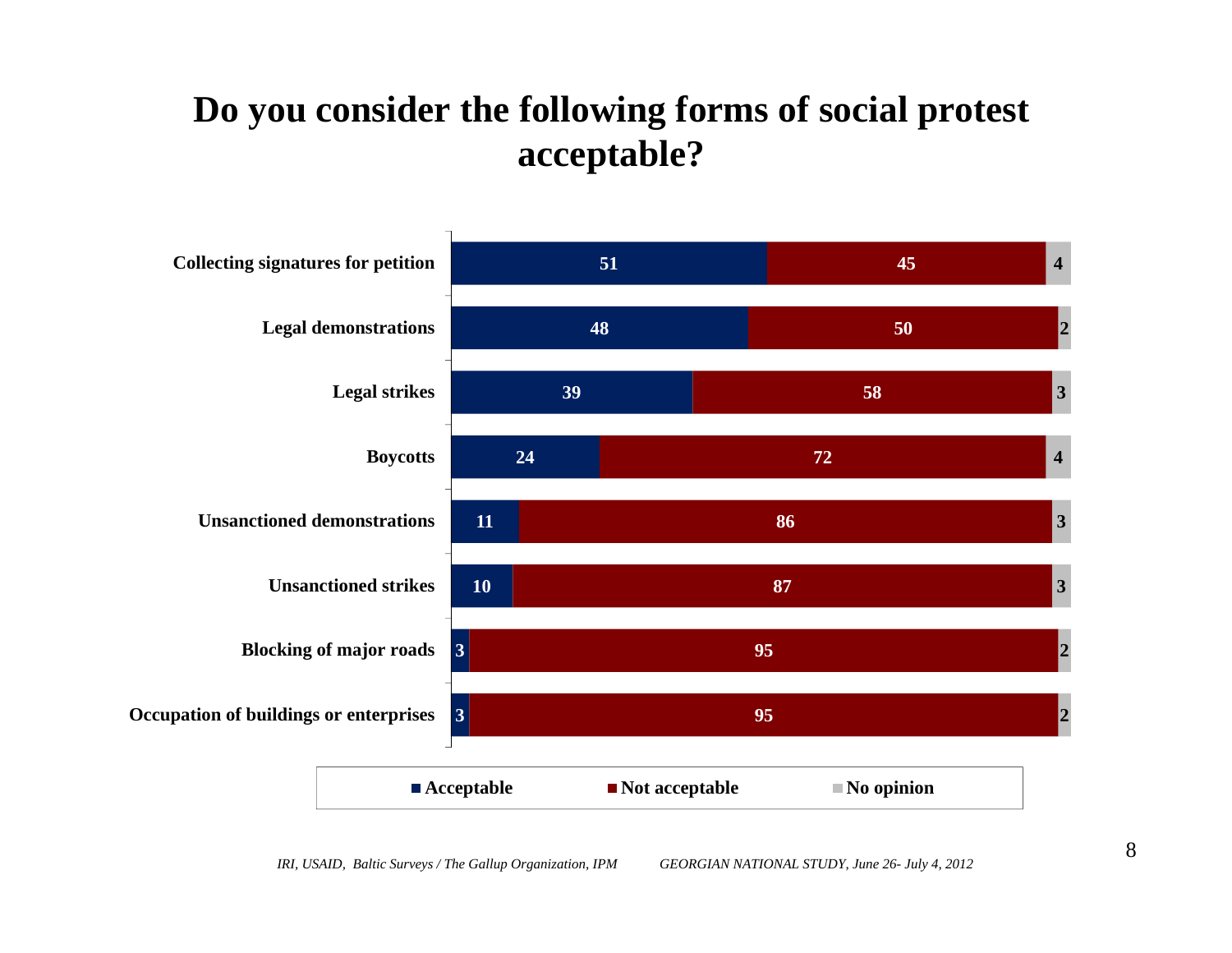#### **Do you support further street protests in the future?**



*IRI, USAID, Baltic Surveys / The Gallup Organization, IPM GEORGIAN NATIONAL STUDY, June 26- July 4, 2012*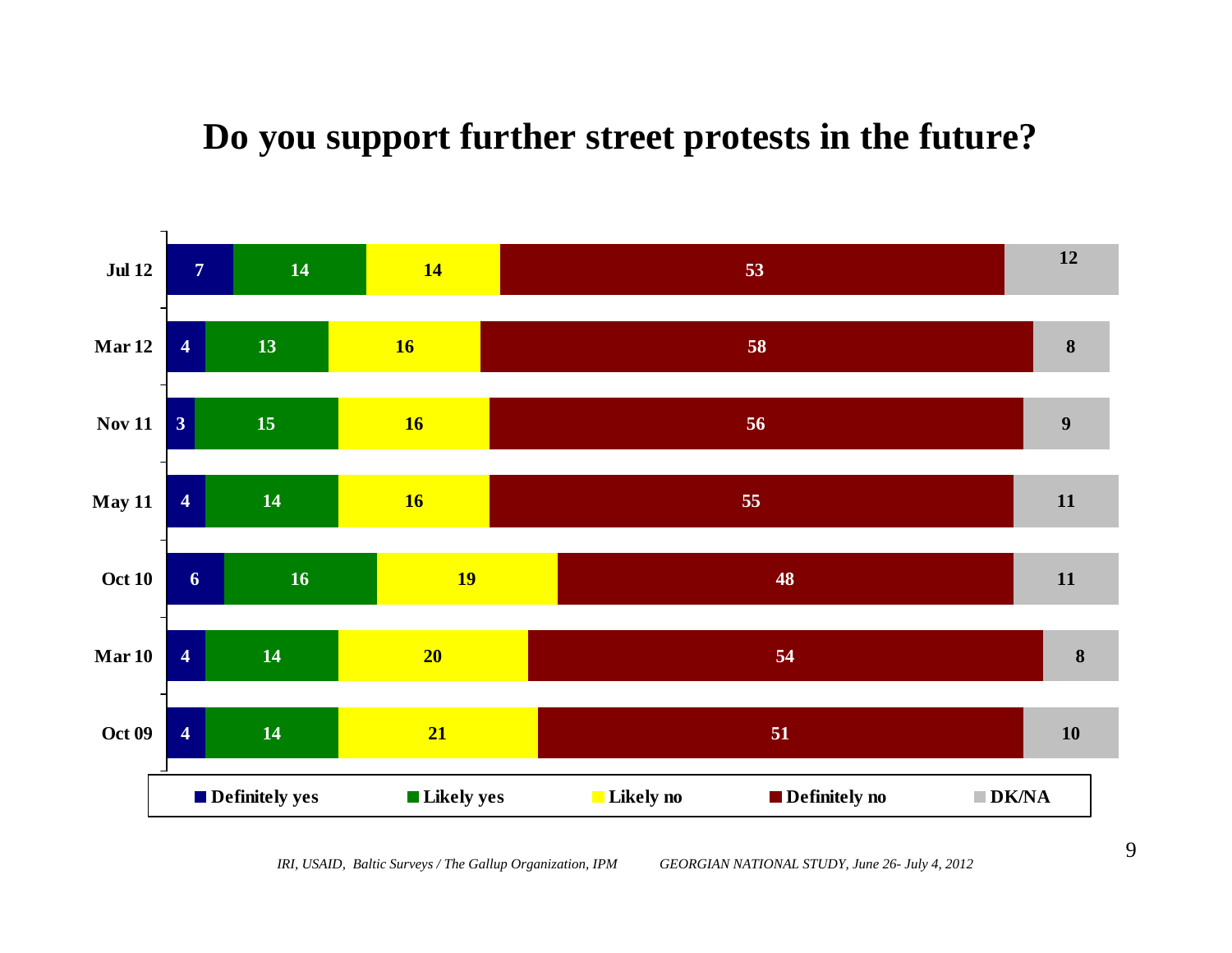#### **Do you support further street protests in the future?**

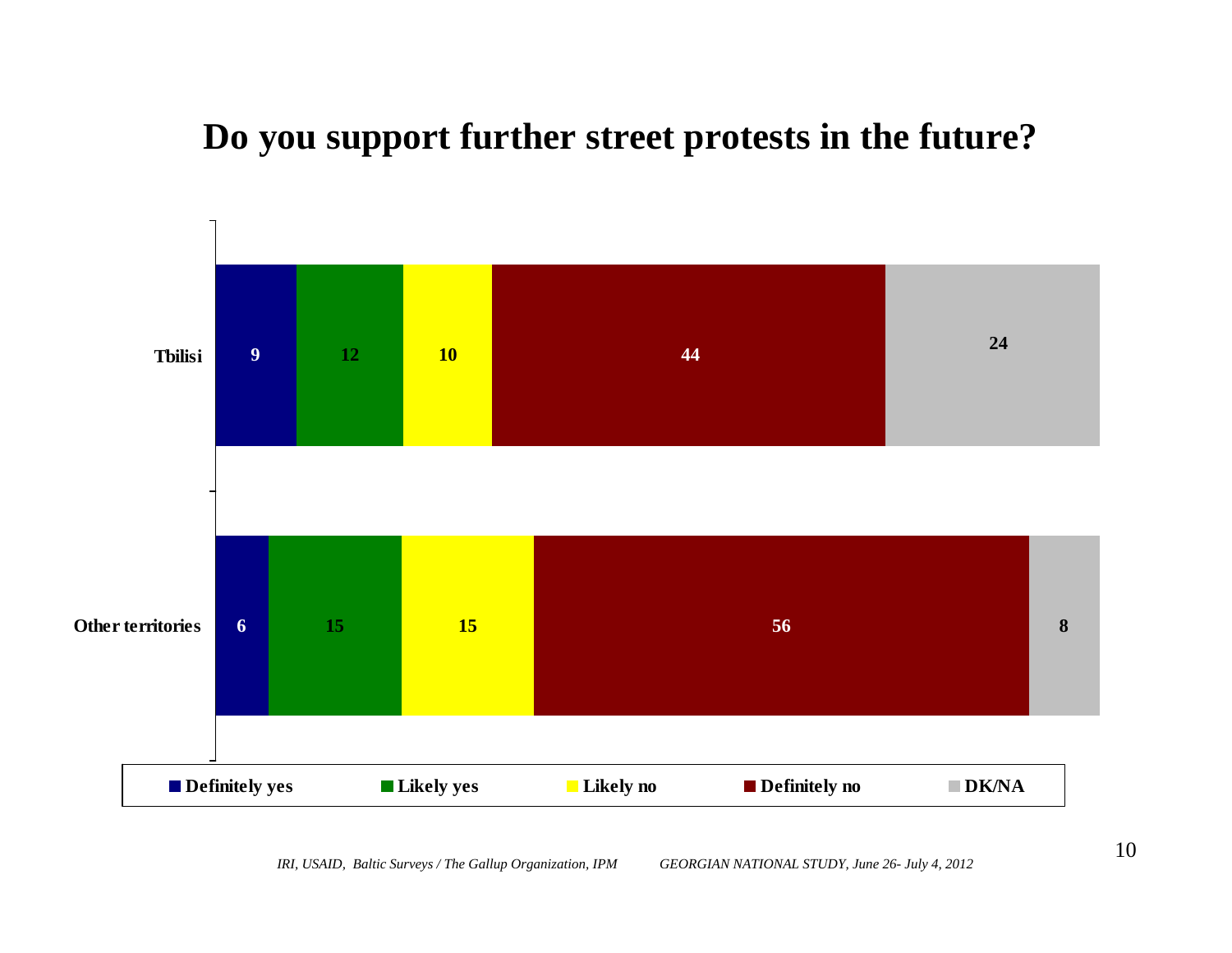### **For what reason would you go to the protest action? (Supporting further street protests in the future. N=318)**

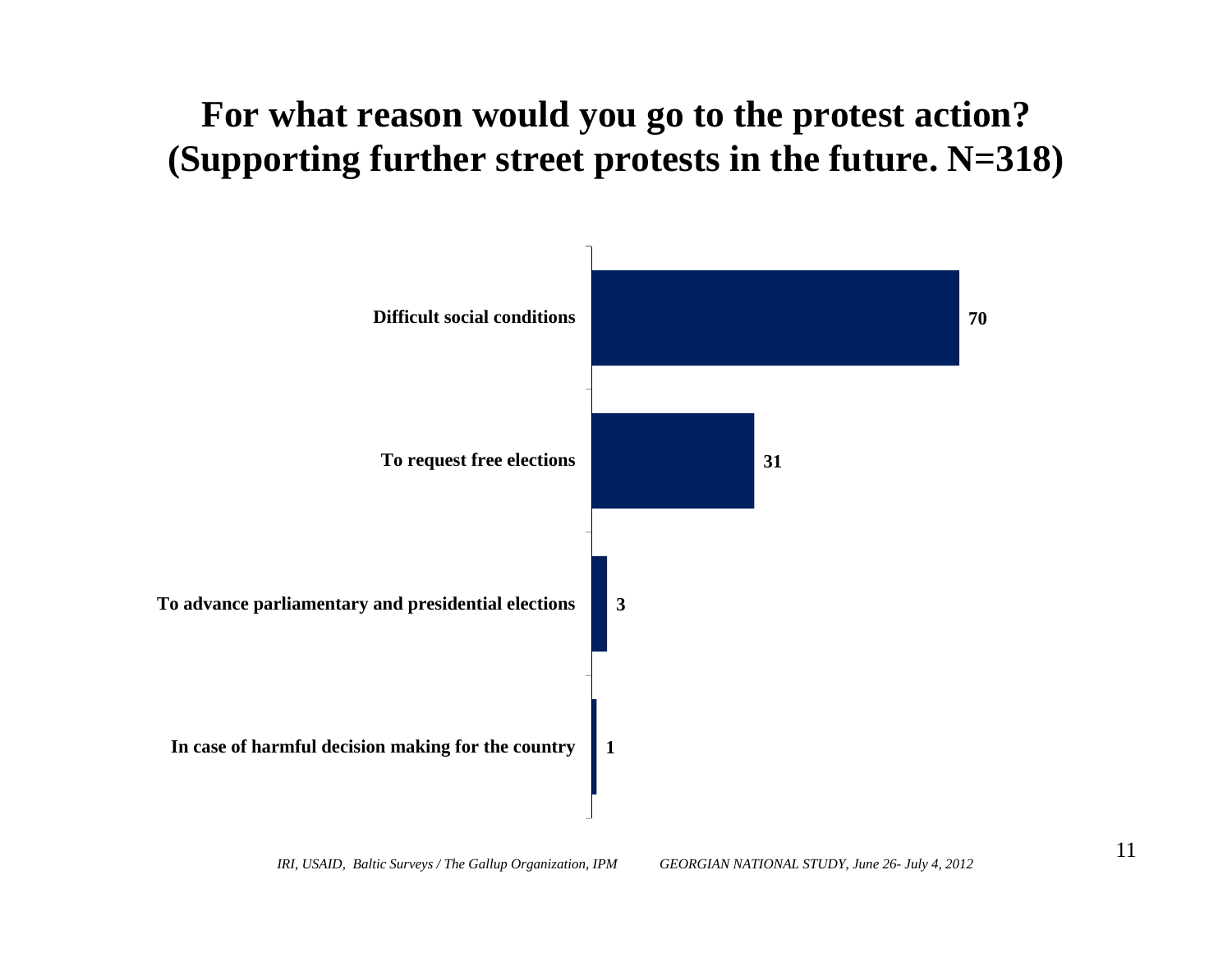# **POLITICS**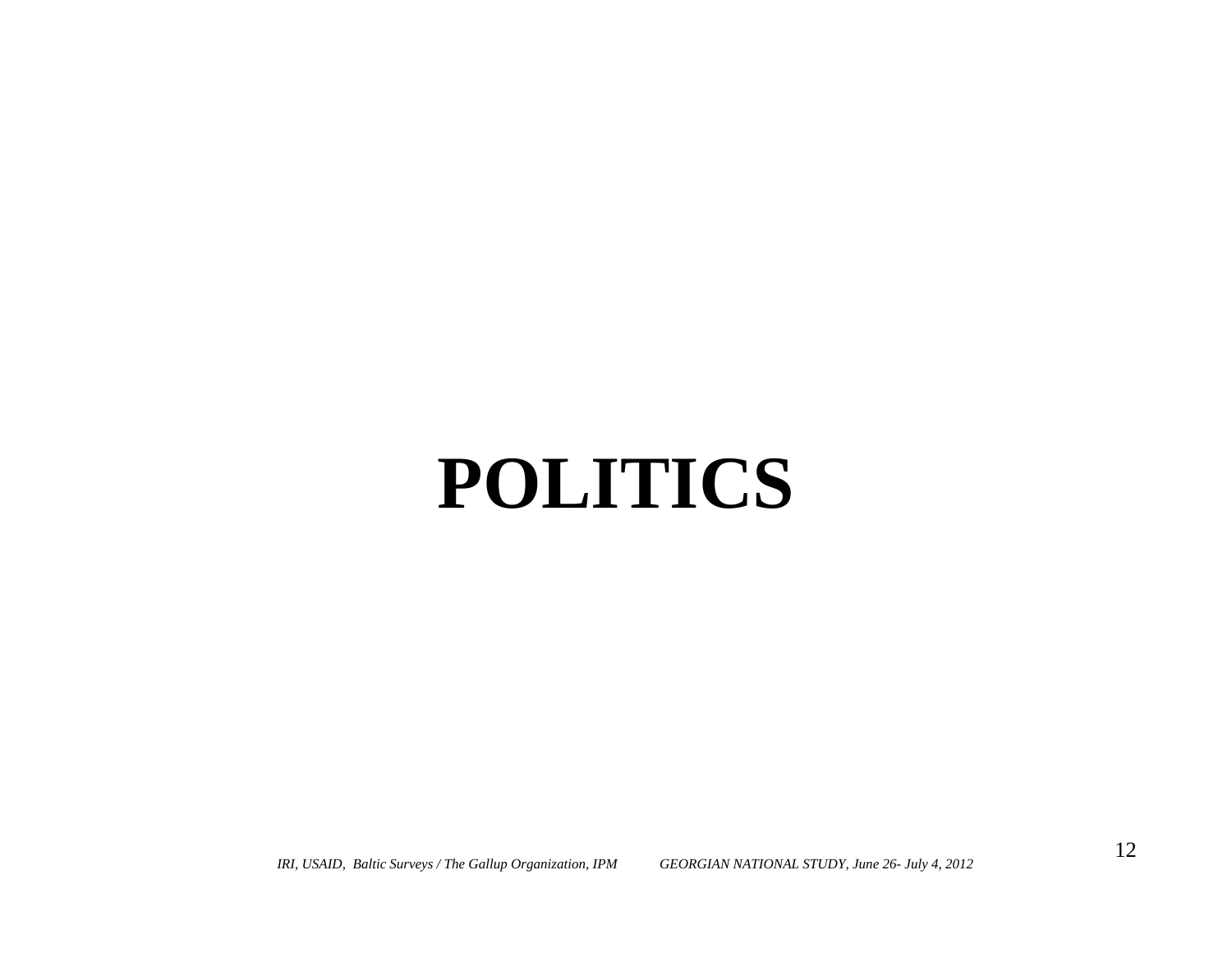# **What do you consider as the most important achievements of the Georgian government?**

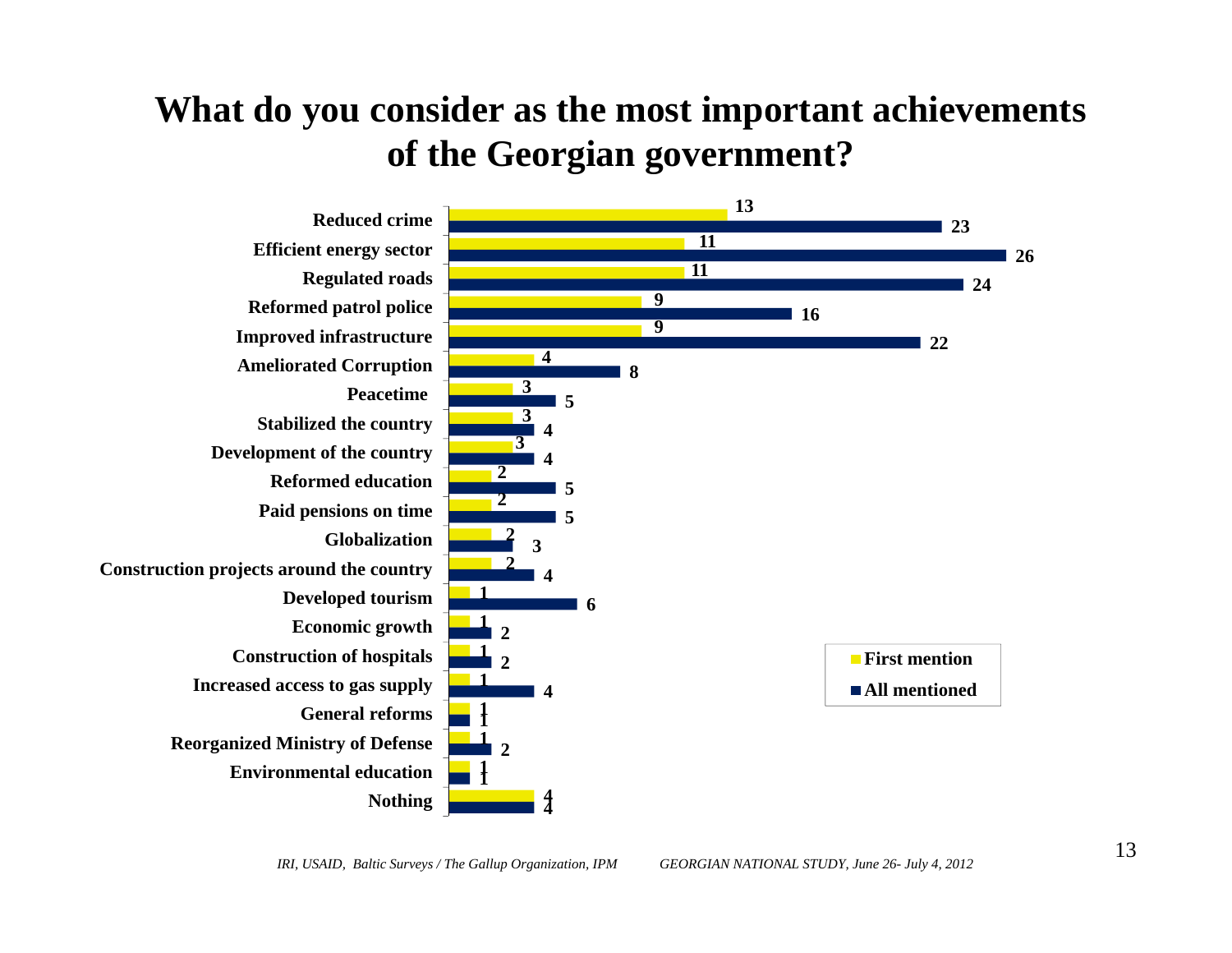### **What do you consider as the biggest failures of the current government?**

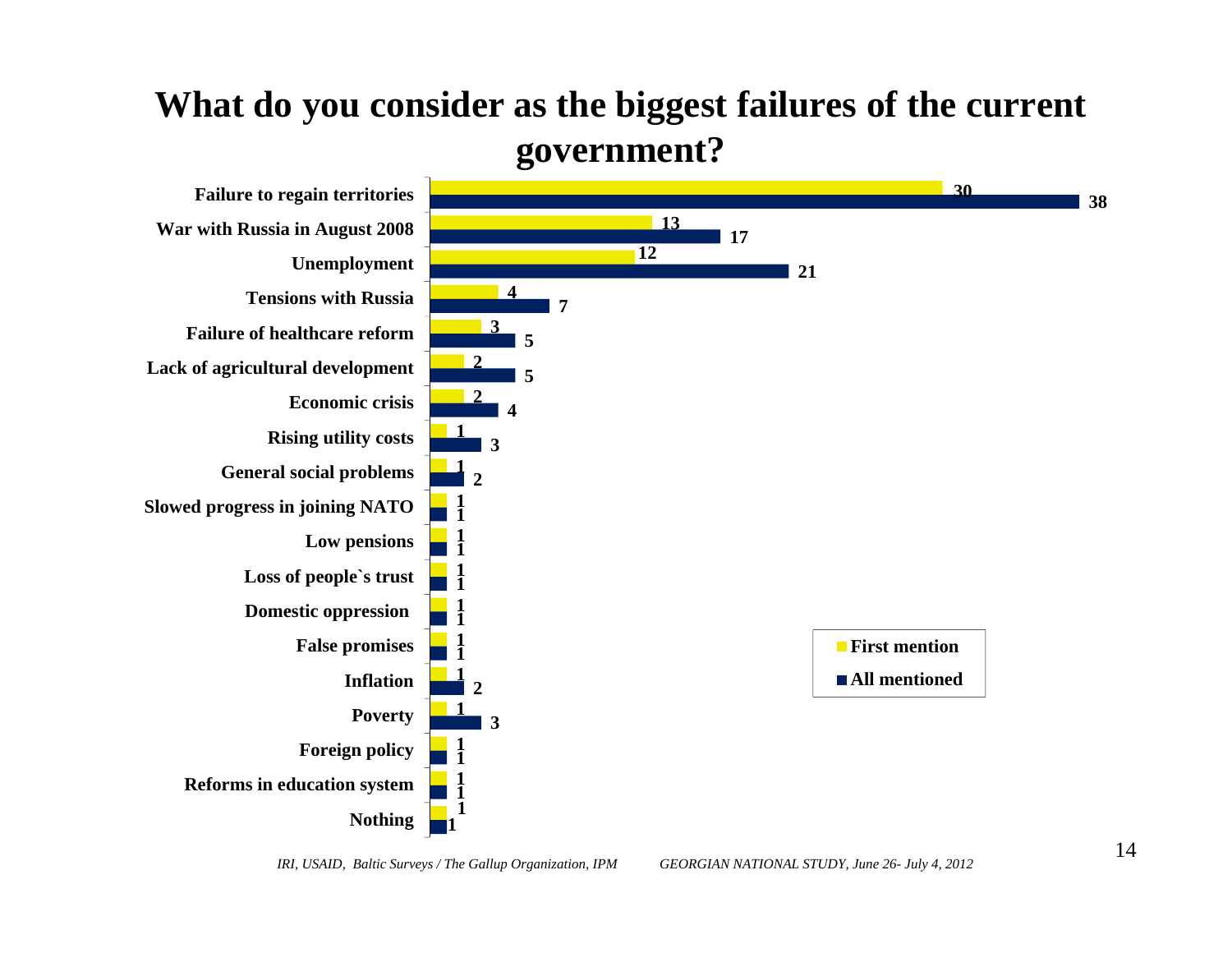### **In what field should the Georgian government carry out reforms first? And second/third?**

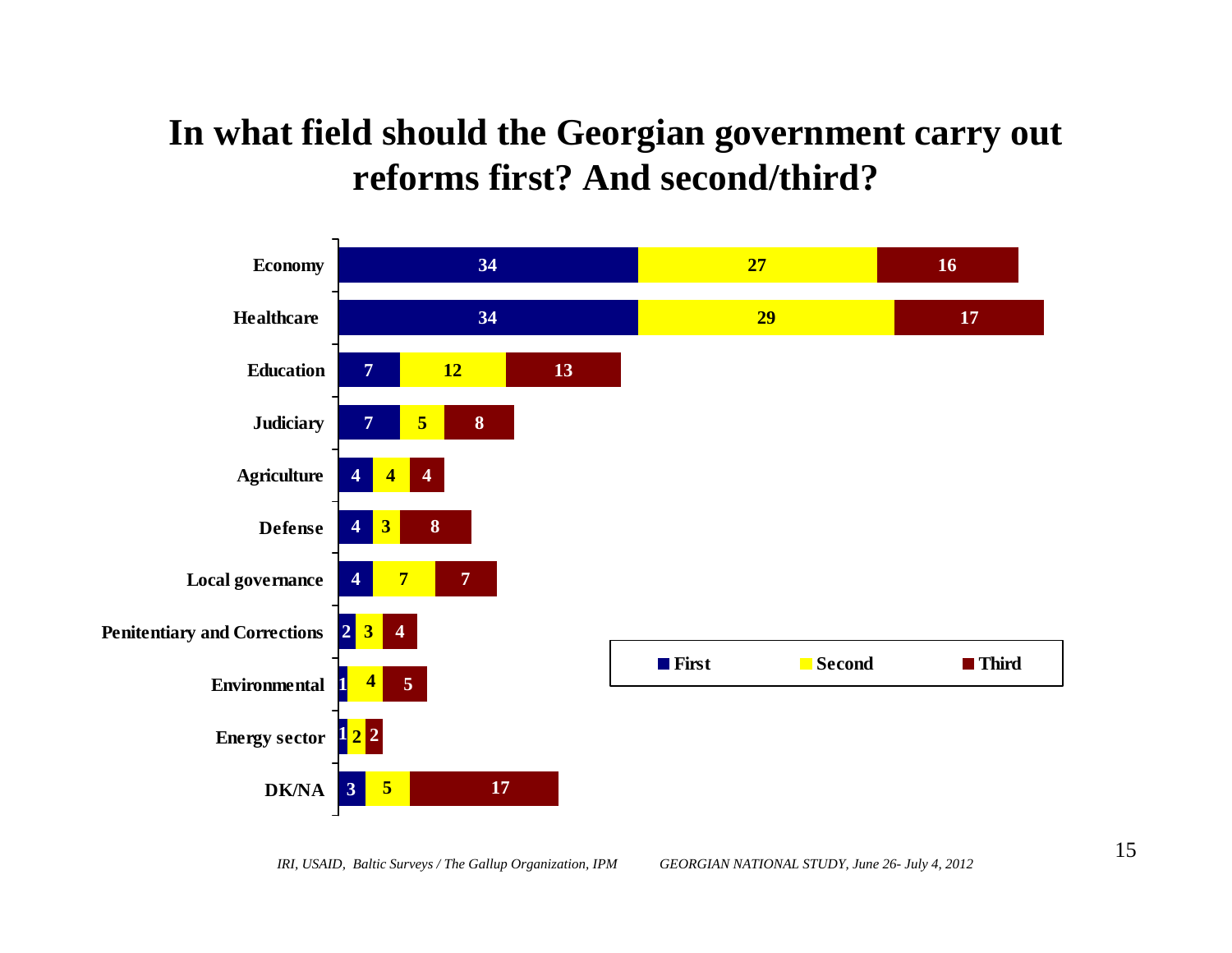#### **In what field should the Georgian government carry out reforms first? And second/third? (in Tbilisi)**

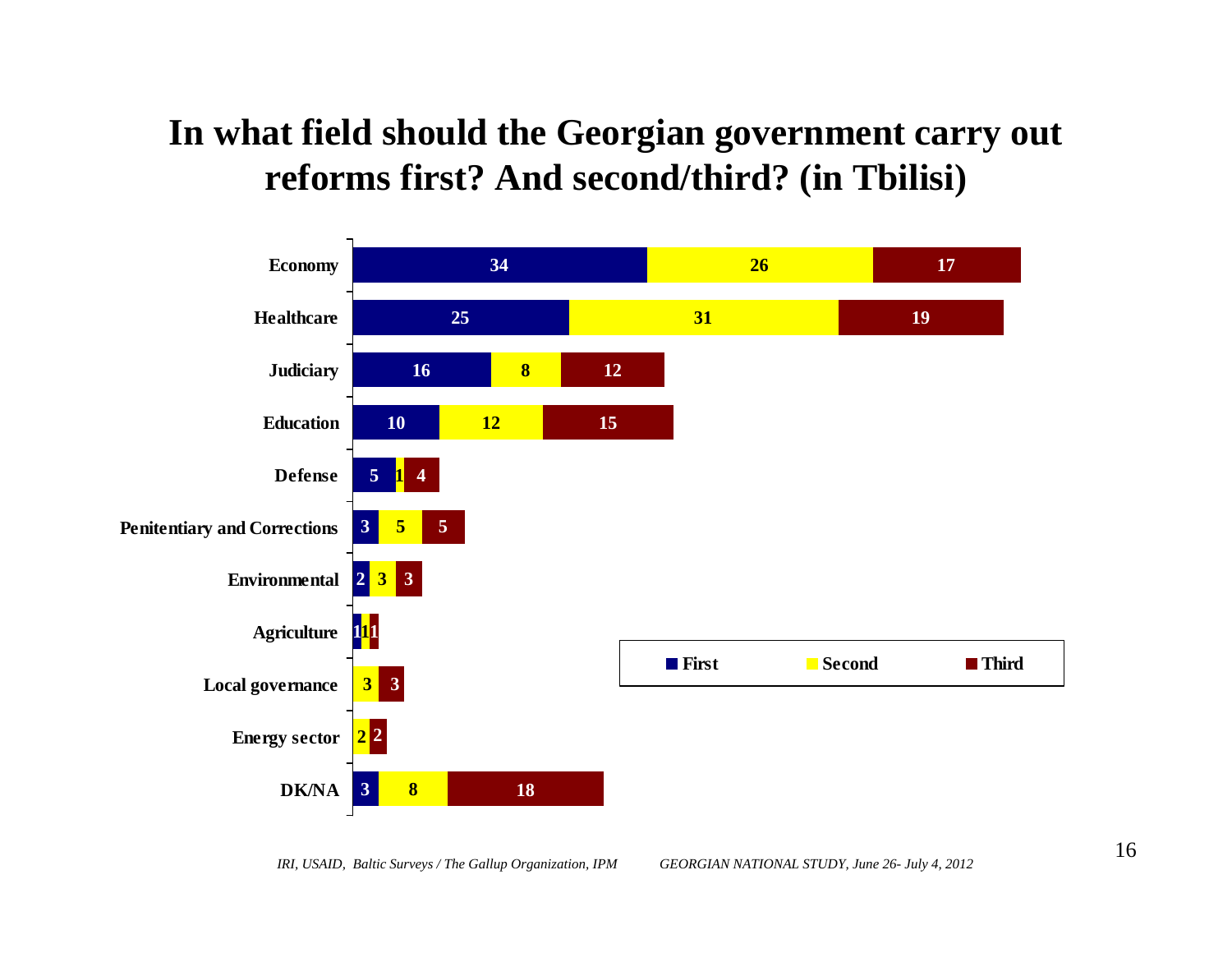#### **In what field should the Georgian government carry out reforms first? And second/third? (other regions)**

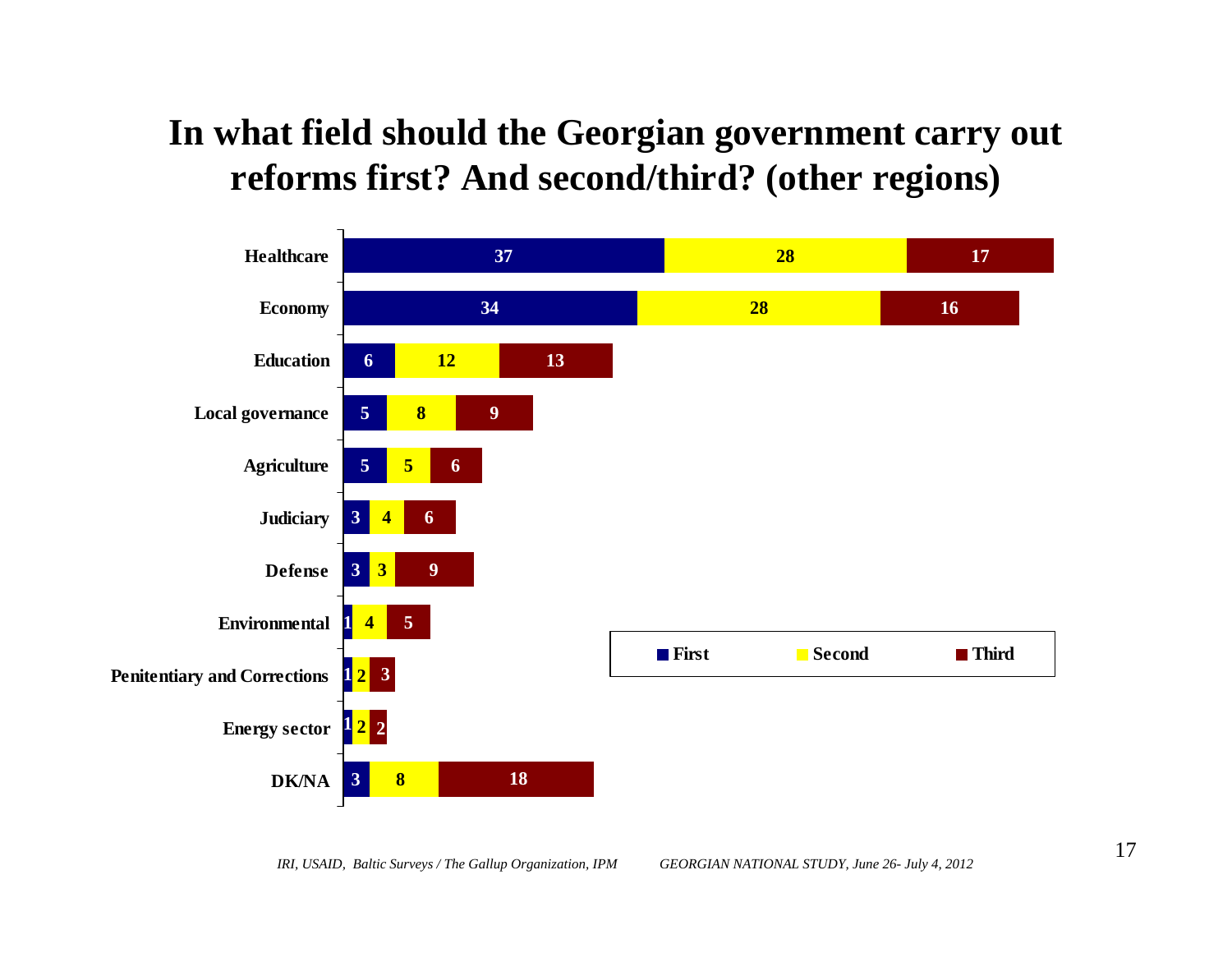# **Do you feel the governor of your region is doing a good job and is working effectively to address the problems of your region?**

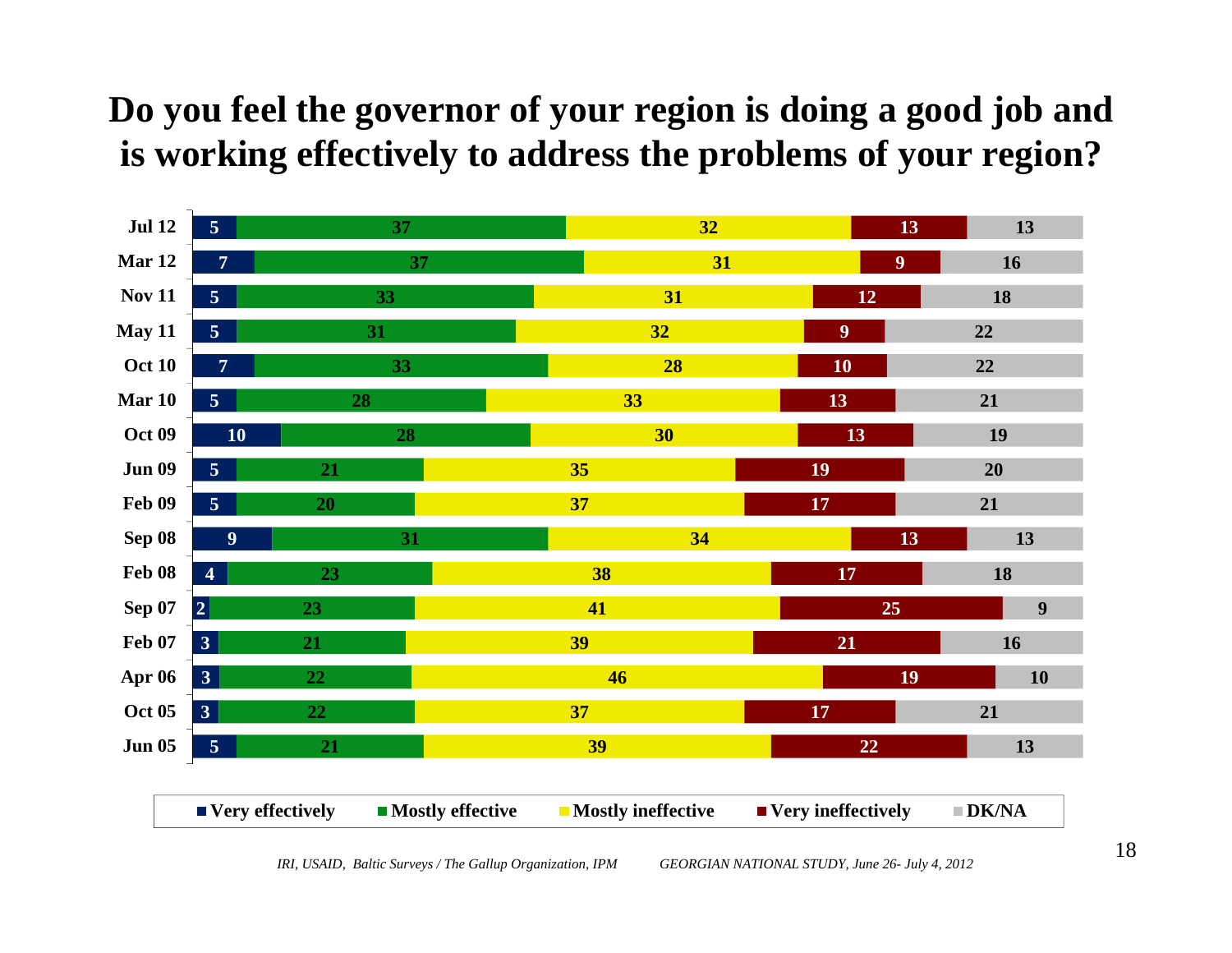# **Do you feel the governor of your region is doing a good job and is working effectively to address the problems of your region?**

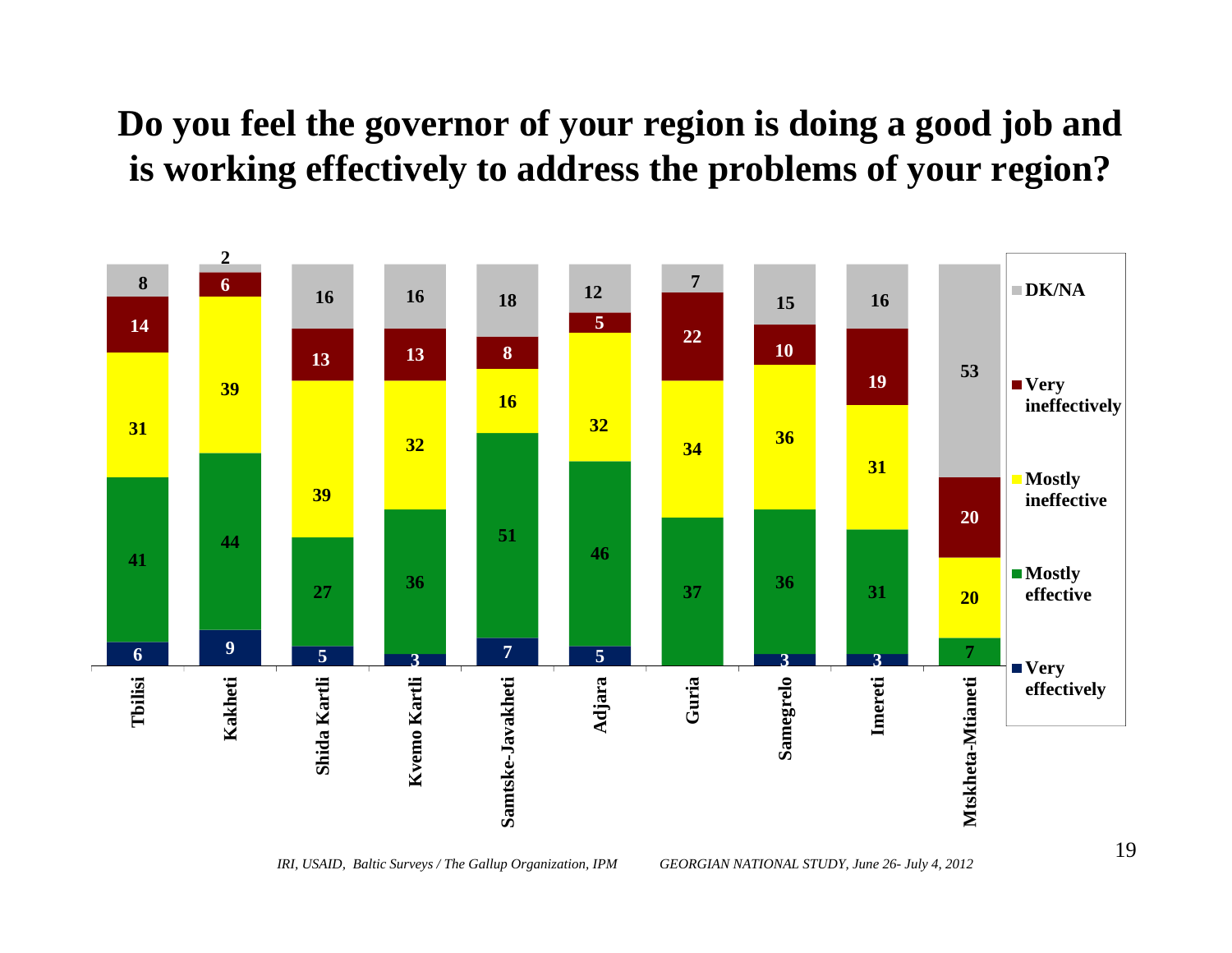#### **Do you plan to vote in the next parliamentary elections?**

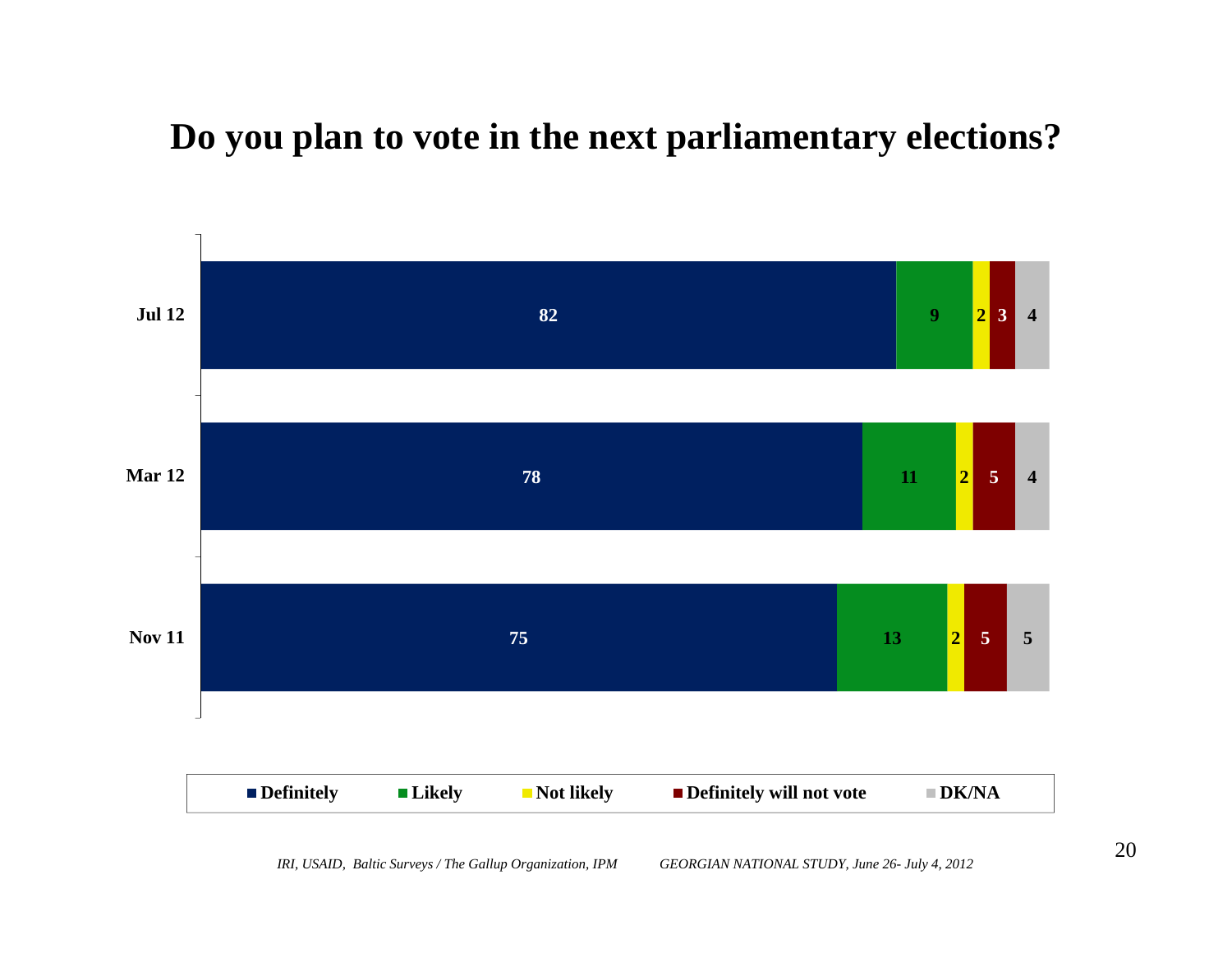# **Under what circumstances would you not participate in the elections? (Definitely or likely to vote in next parliamentary elections. N=1,377)**

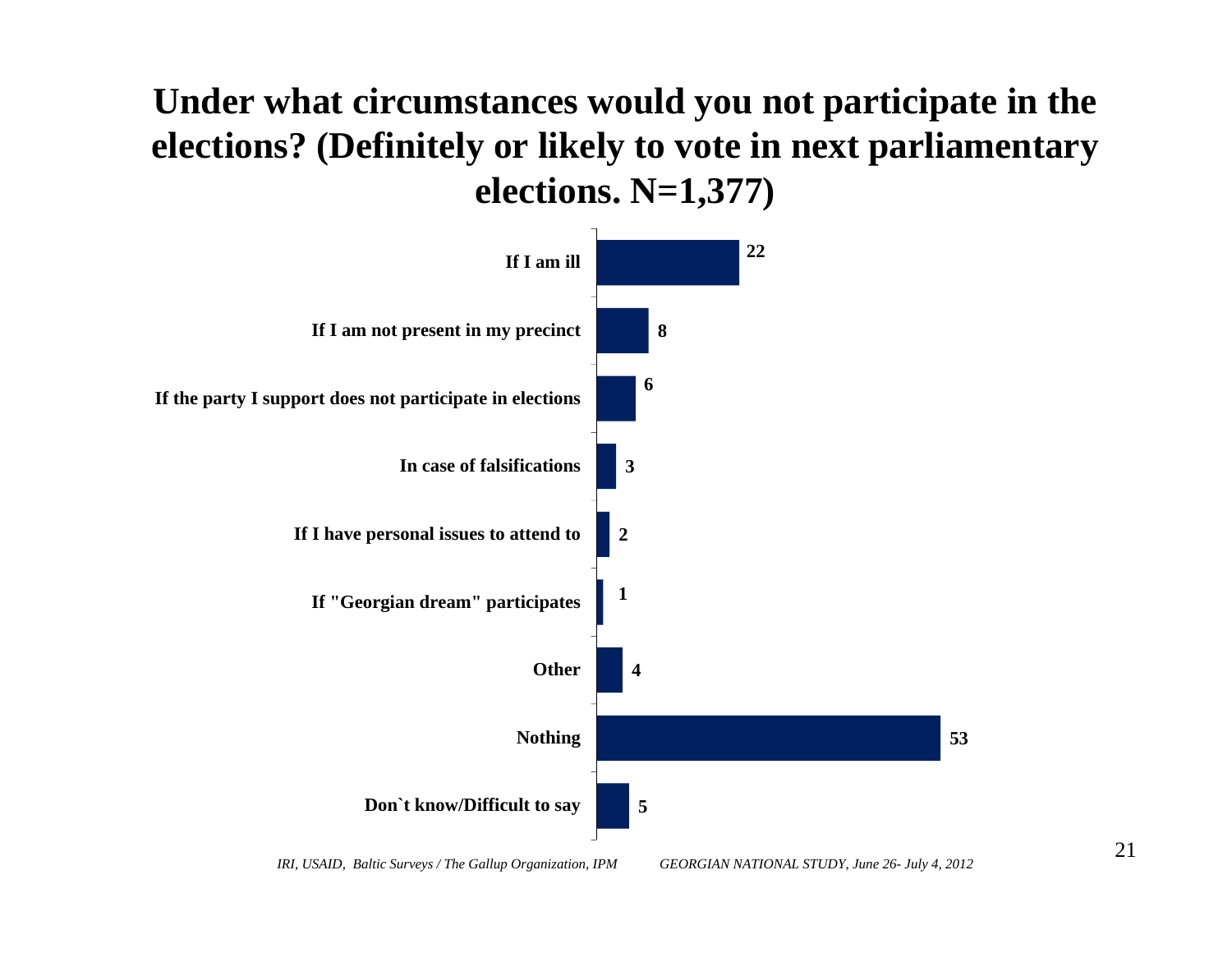# **Under what circumstances would you decide to vote? (Not likely or definitely will not vote in next parliamentary elections. N=65)**

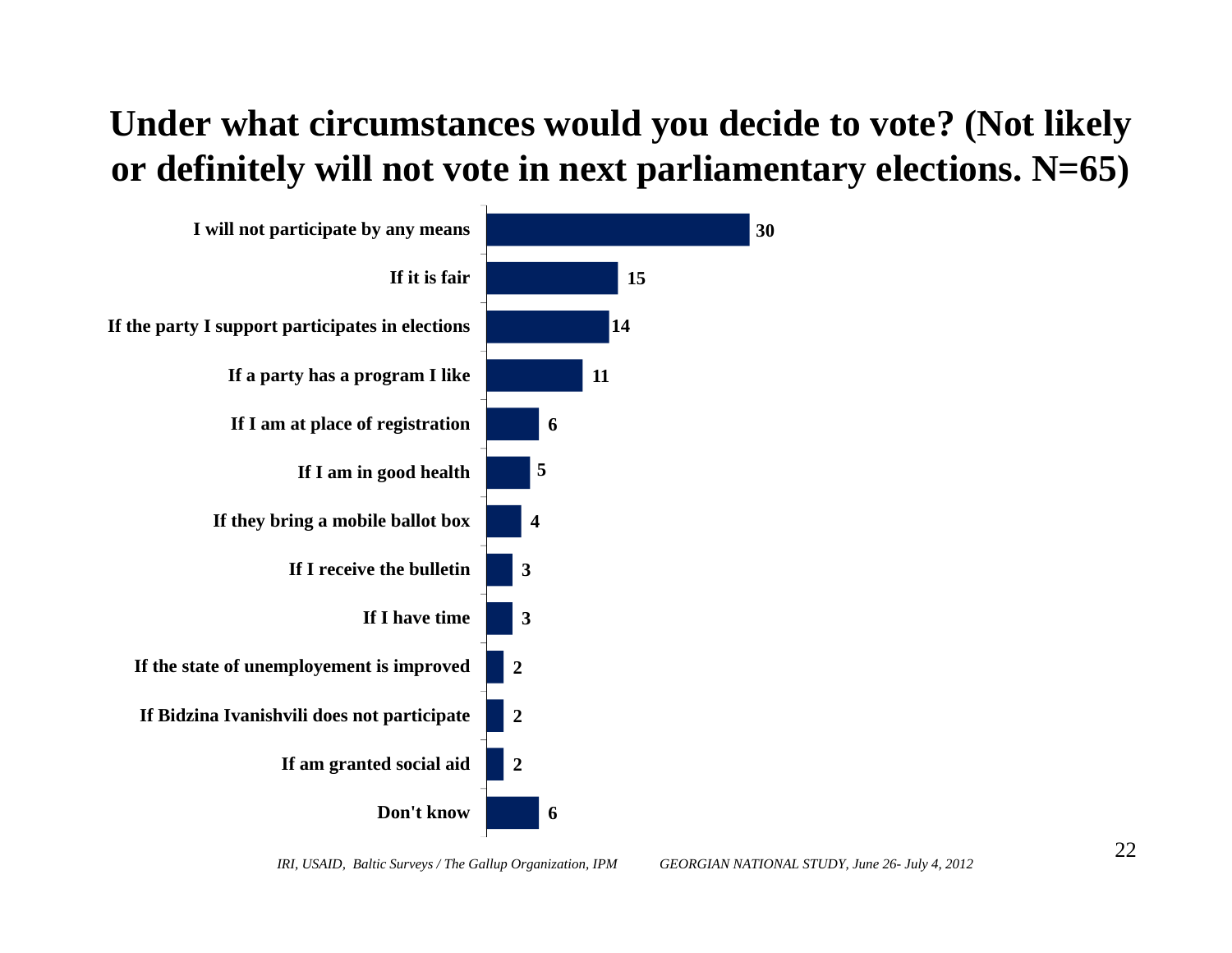### **What is most important to you when voting for a majoritarian candidate for Parliament?**

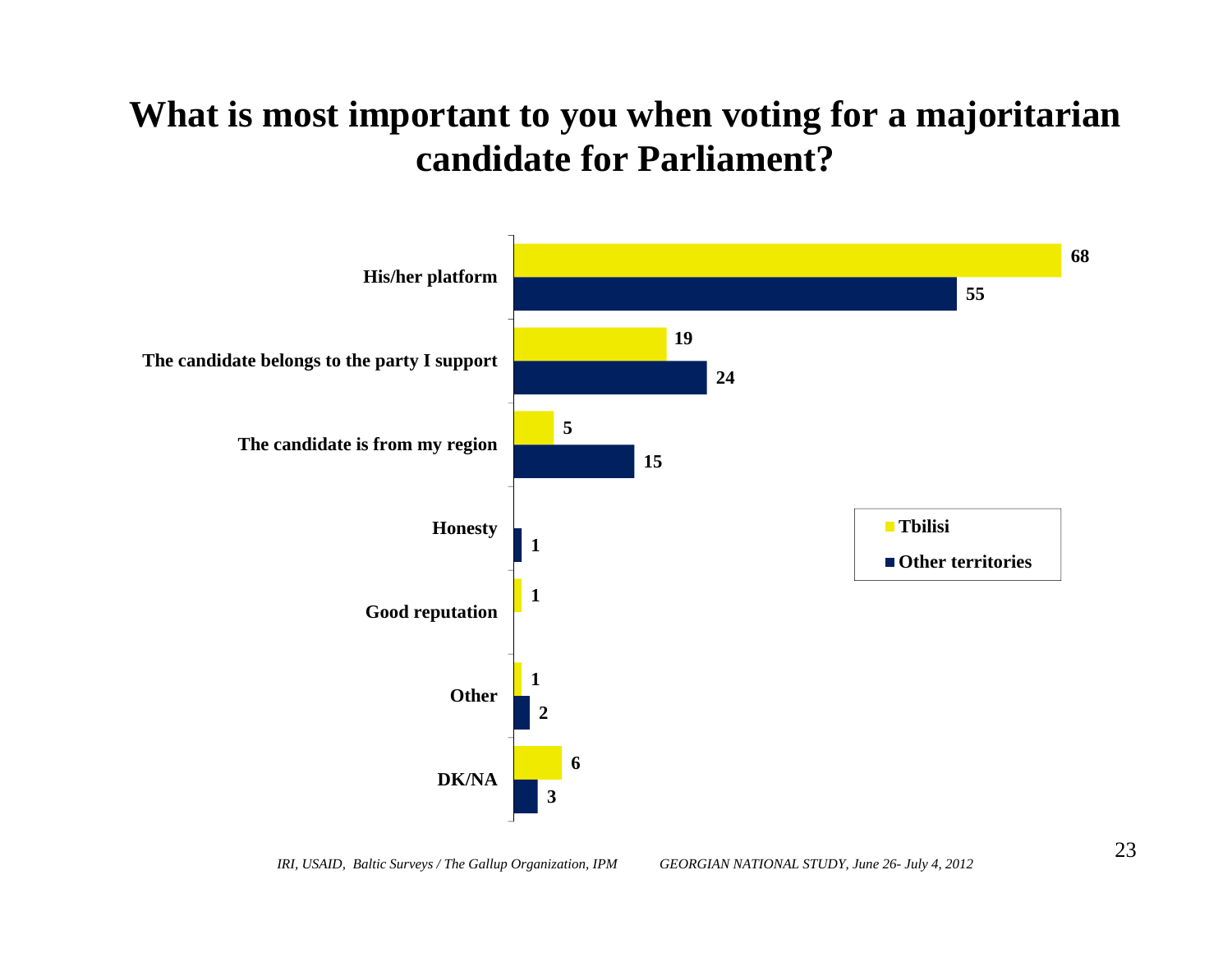

*IRI, USAID, Baltic Surveys / The Gallup Organization, IPM GEORGIAN NATIONAL STUDY, June 26- July 4, 2012*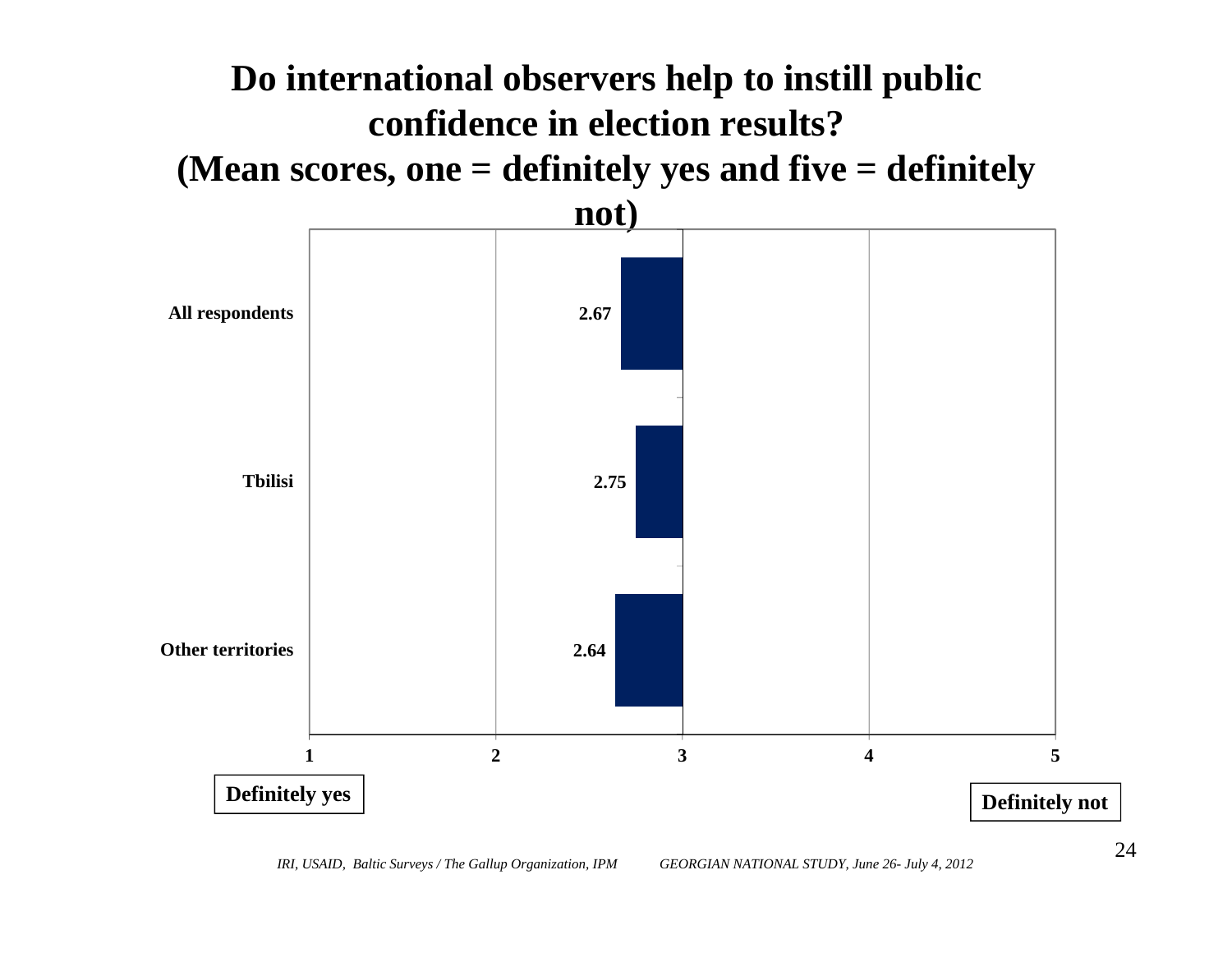**Some say that the government should take care of everyone, others say that individuals should take care of themselves. How would you describe your views on this matter? (Mean scores, one = government and five = individual)**



*IRI, USAID, Baltic Surveys / The Gallup Organization, IPM GEORGIAN NATIONAL STUDY, June 26- July 4, 2012*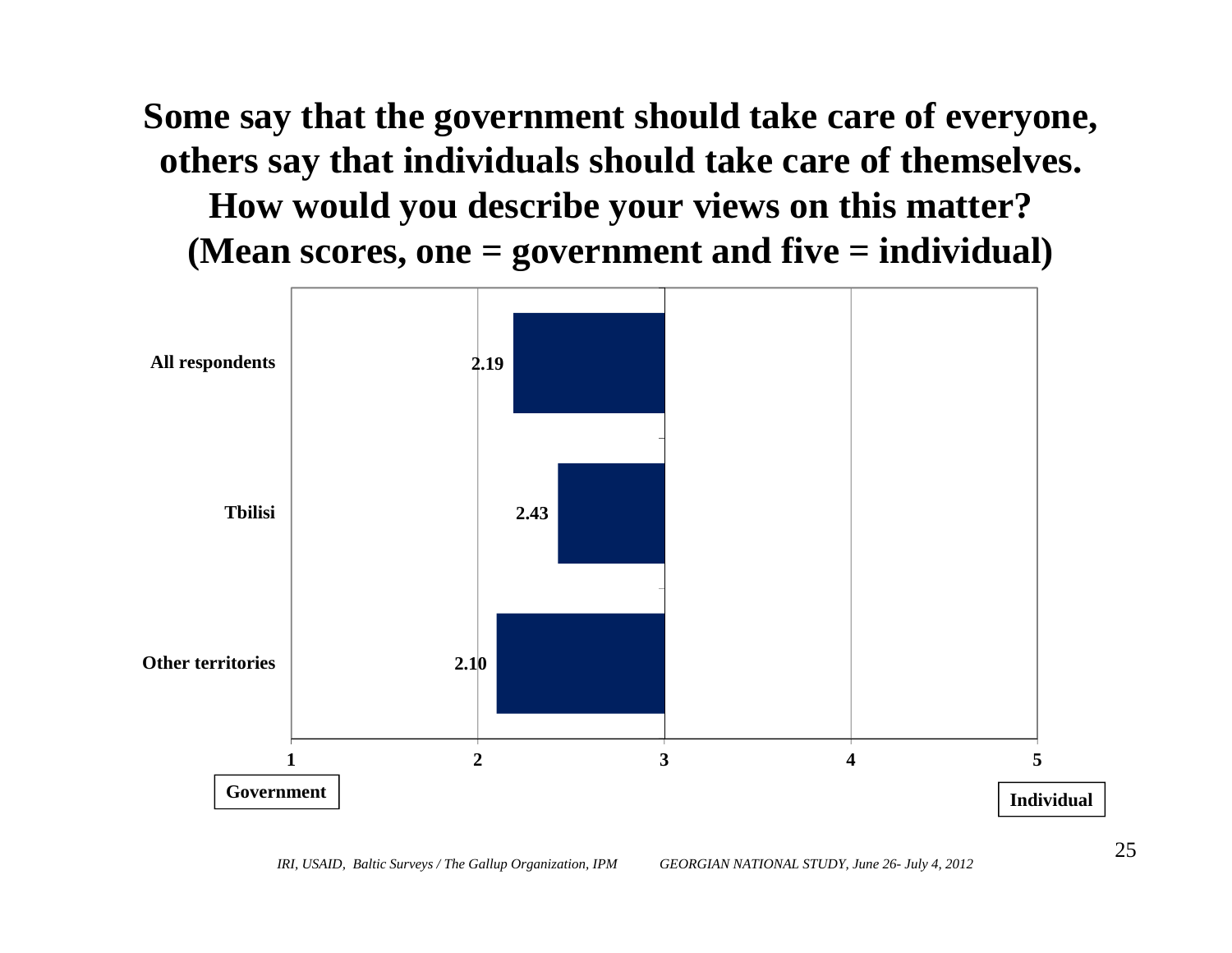# **Which characteristics should a political party have for you to be willing to vote for it in the parliamentary elections?**

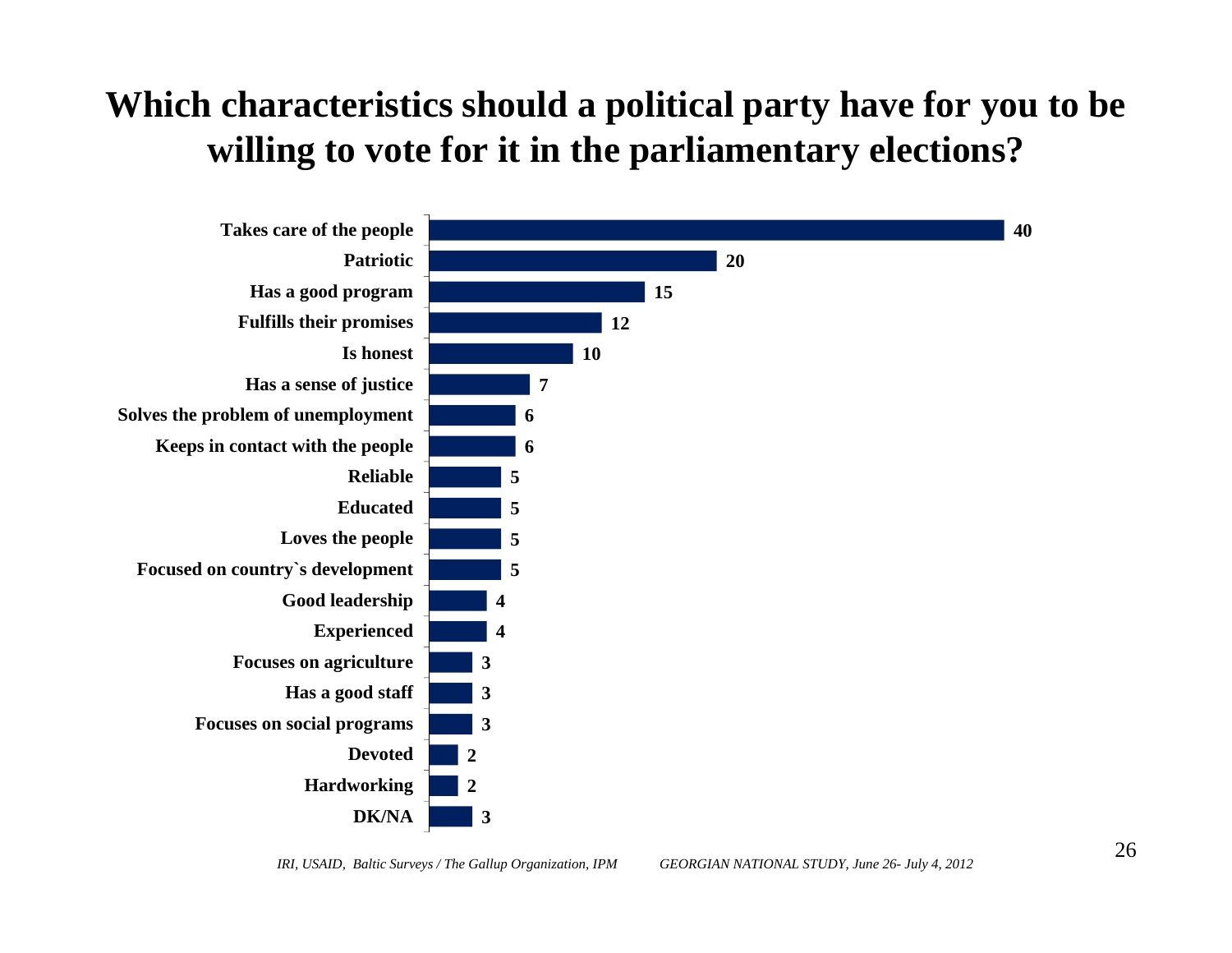### **If all other features are the same, which candidate you would prefer?**

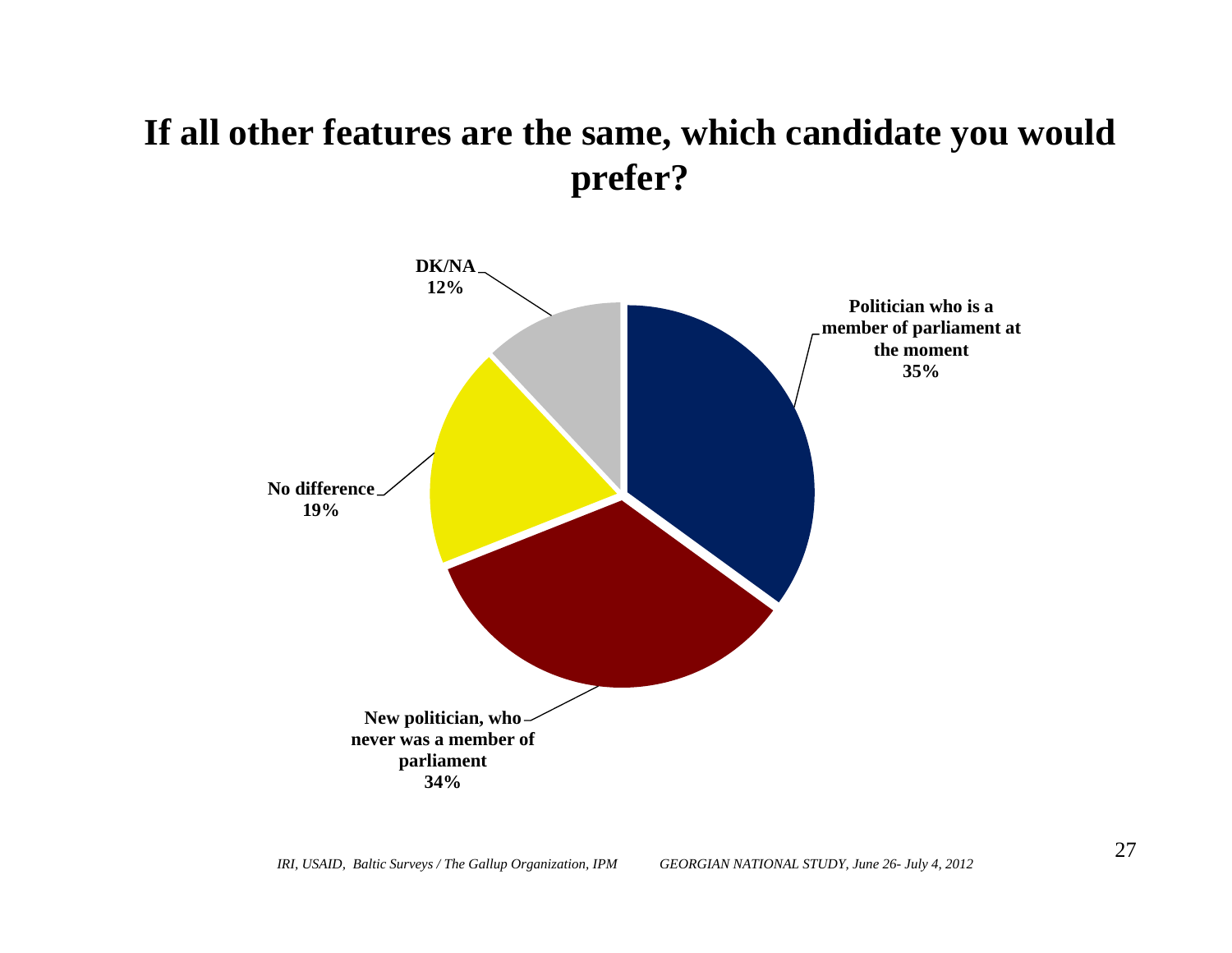# **INSTITUTIONS**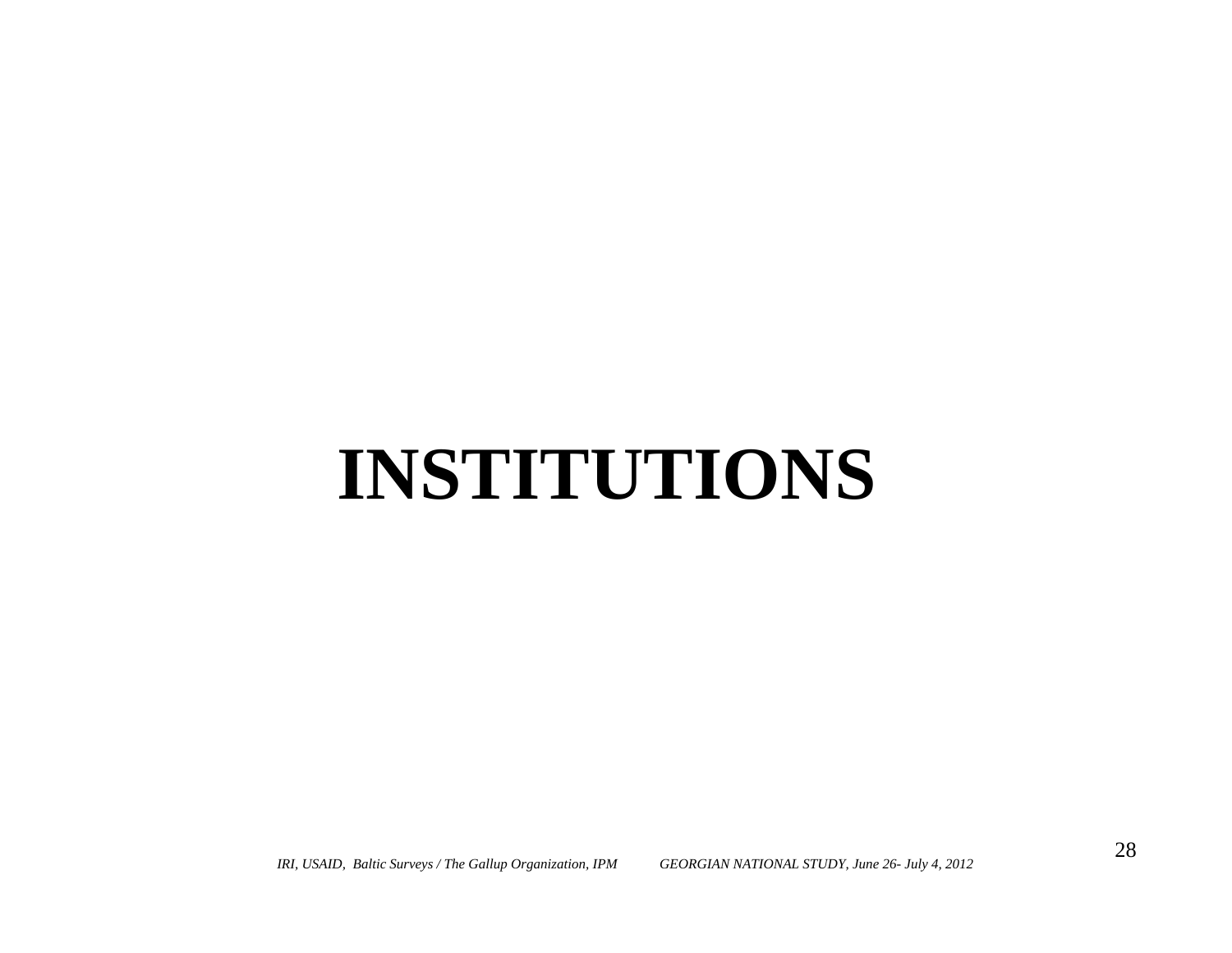#### **4 5 2 5 ChurchArmy PolicePresident's office Government (Cabinet of Ministers) ParliamentGeorgian media Education system Central bankProsecutor's officeLocal authoritiesCourtsPolitical parties Ombudsman's officeGovernorsCentral Election CommissionChamber of Control Trade unions**■**Favorable Unfavorable No opinion**

### **How would you describe your confidence in the following institutions?**

*IRI, USAID, Baltic Surveys / The Gallup Organization, IPM GEORGIAN NATIONAL STUDY, June 26- July 4, 2012*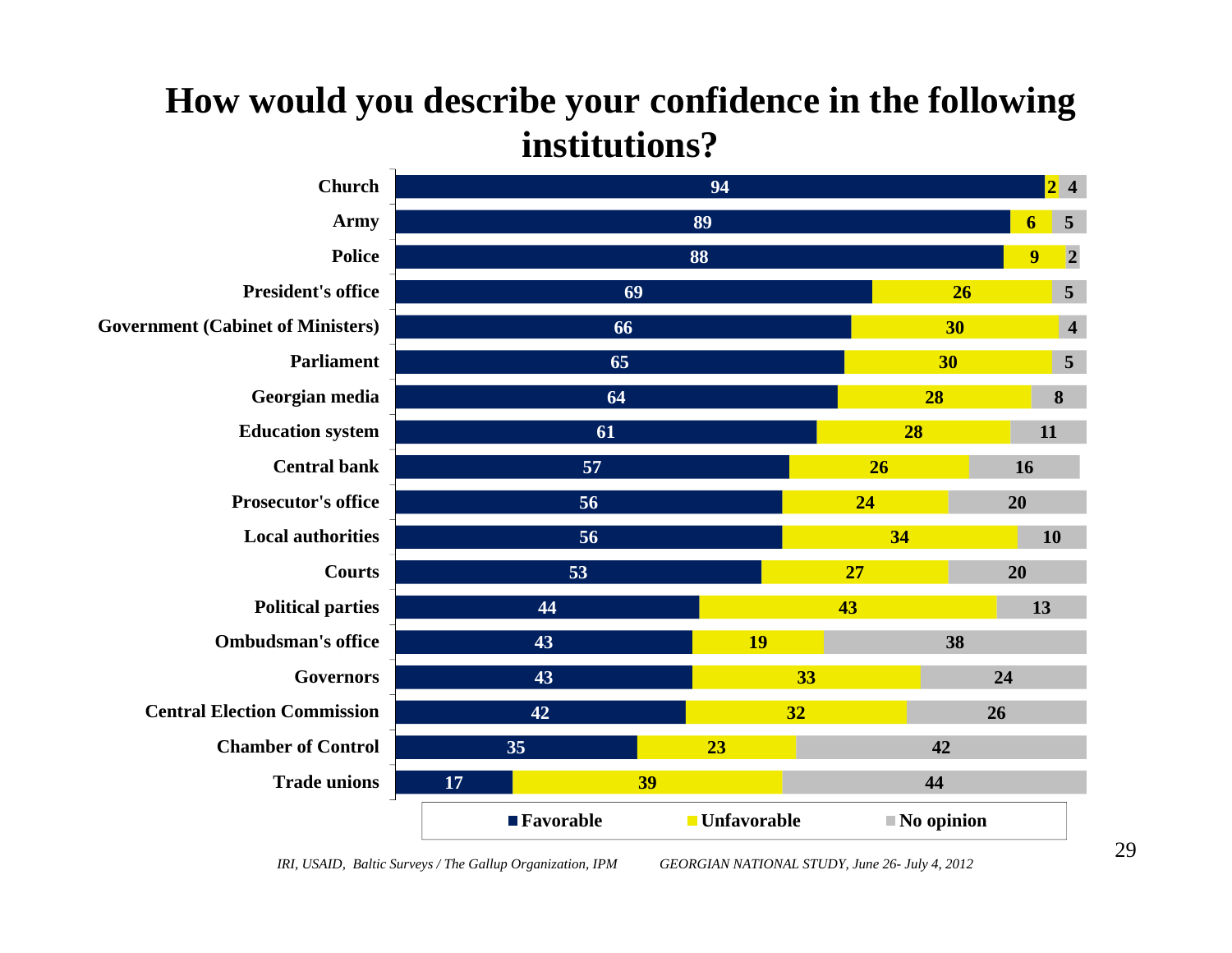# **SOURCES OF INFORMATION**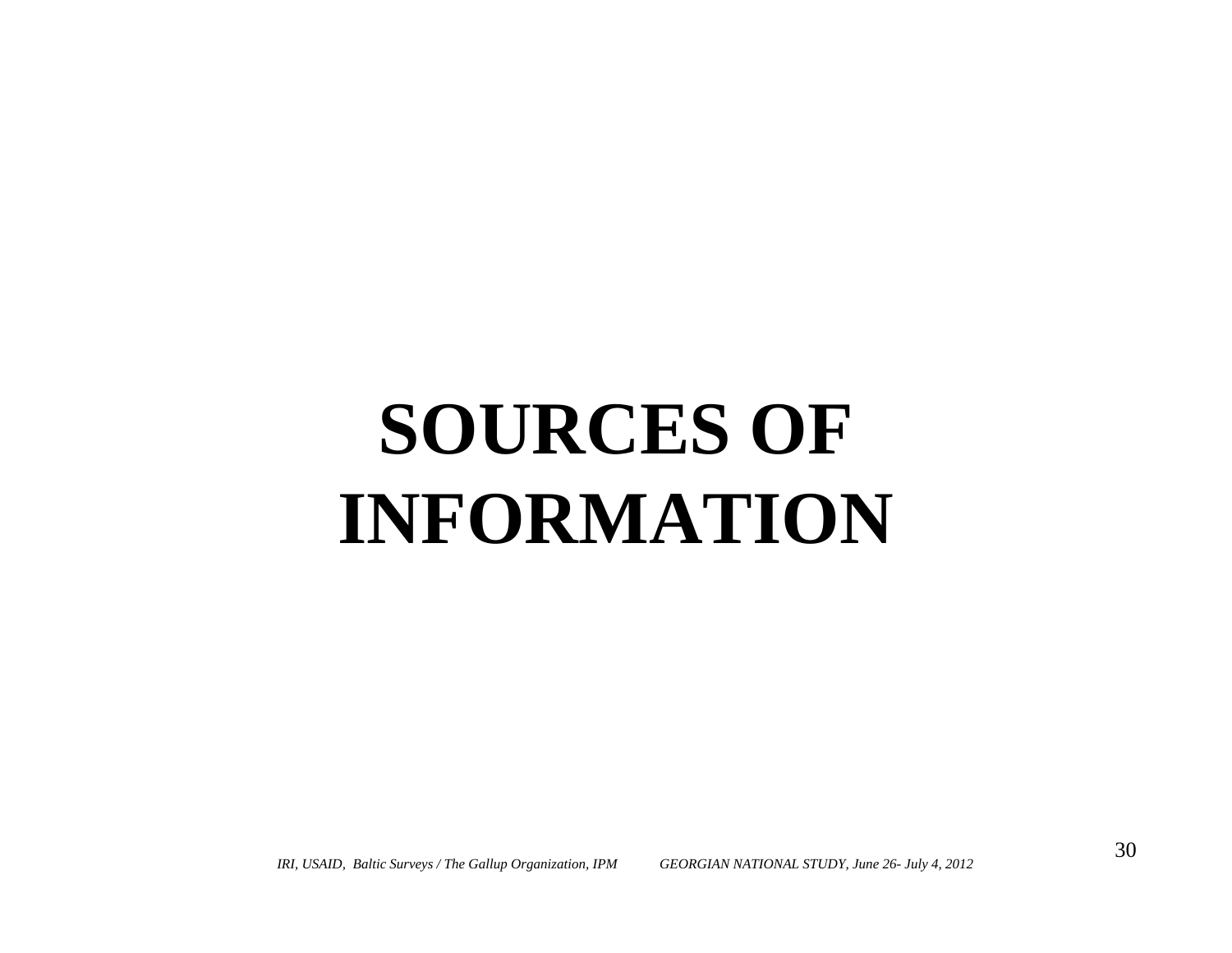

#### **From where do you receive political information?**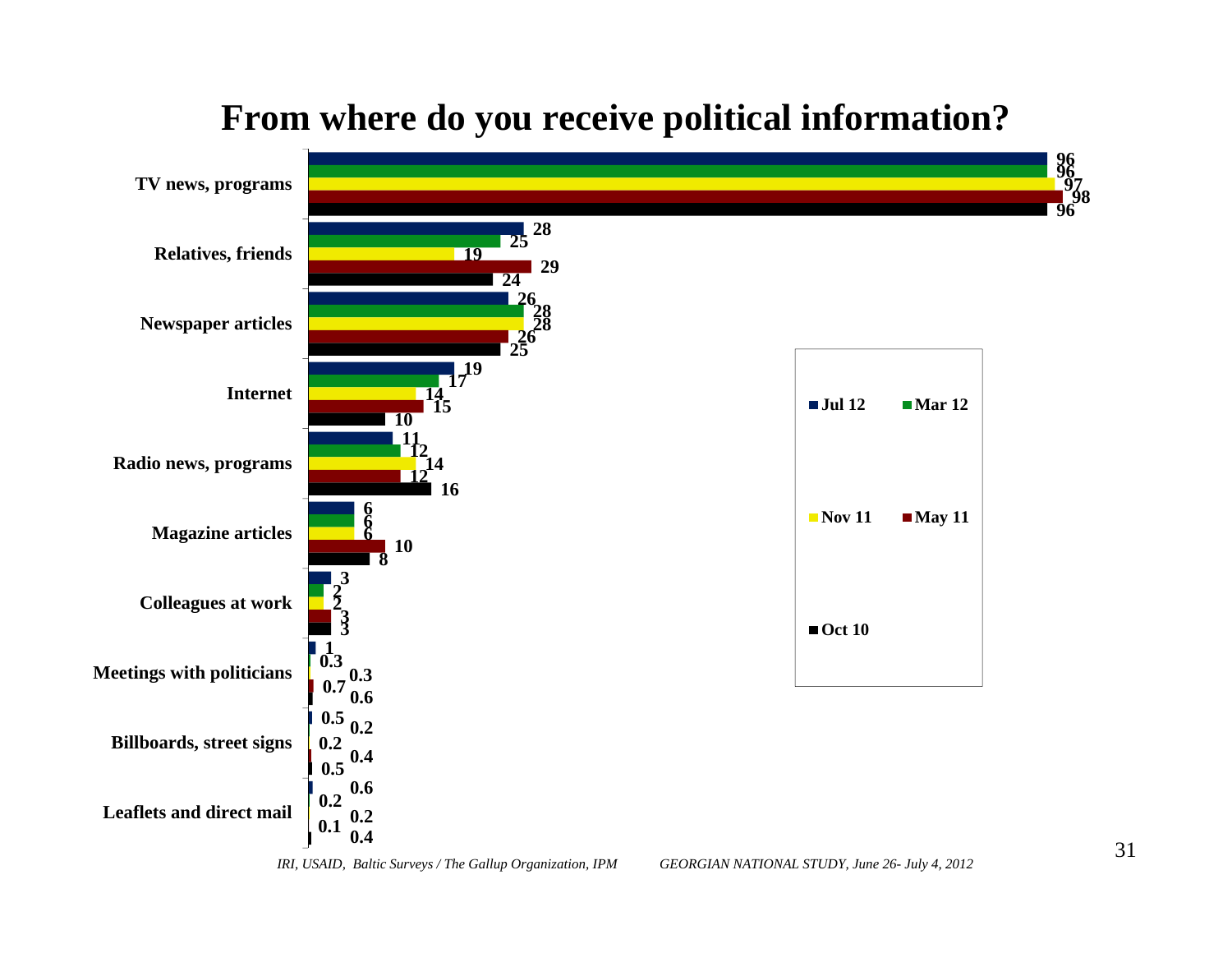#### **From where do you receive political information? (region)**

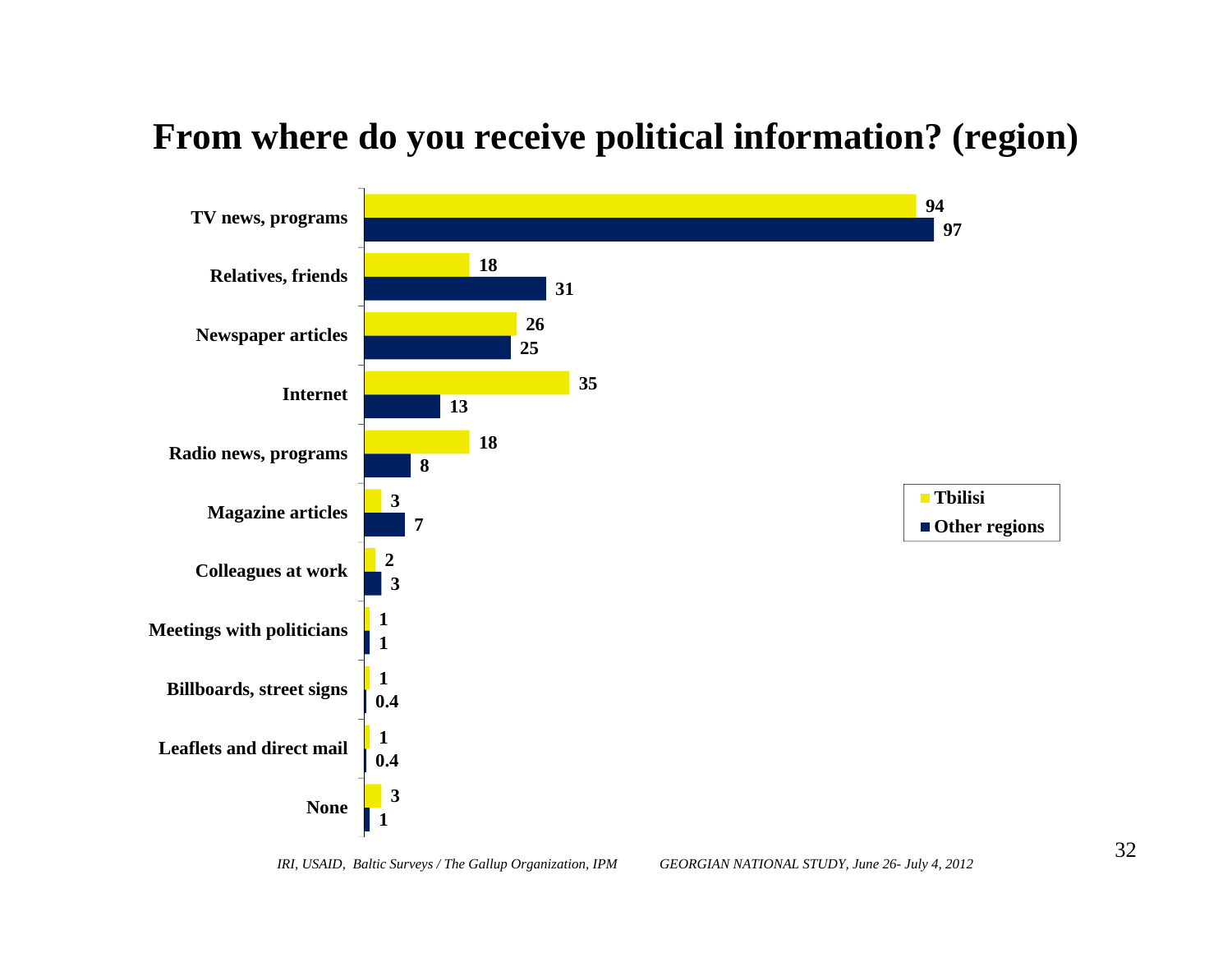#### **How often do you do the following using the Internet? N=559**

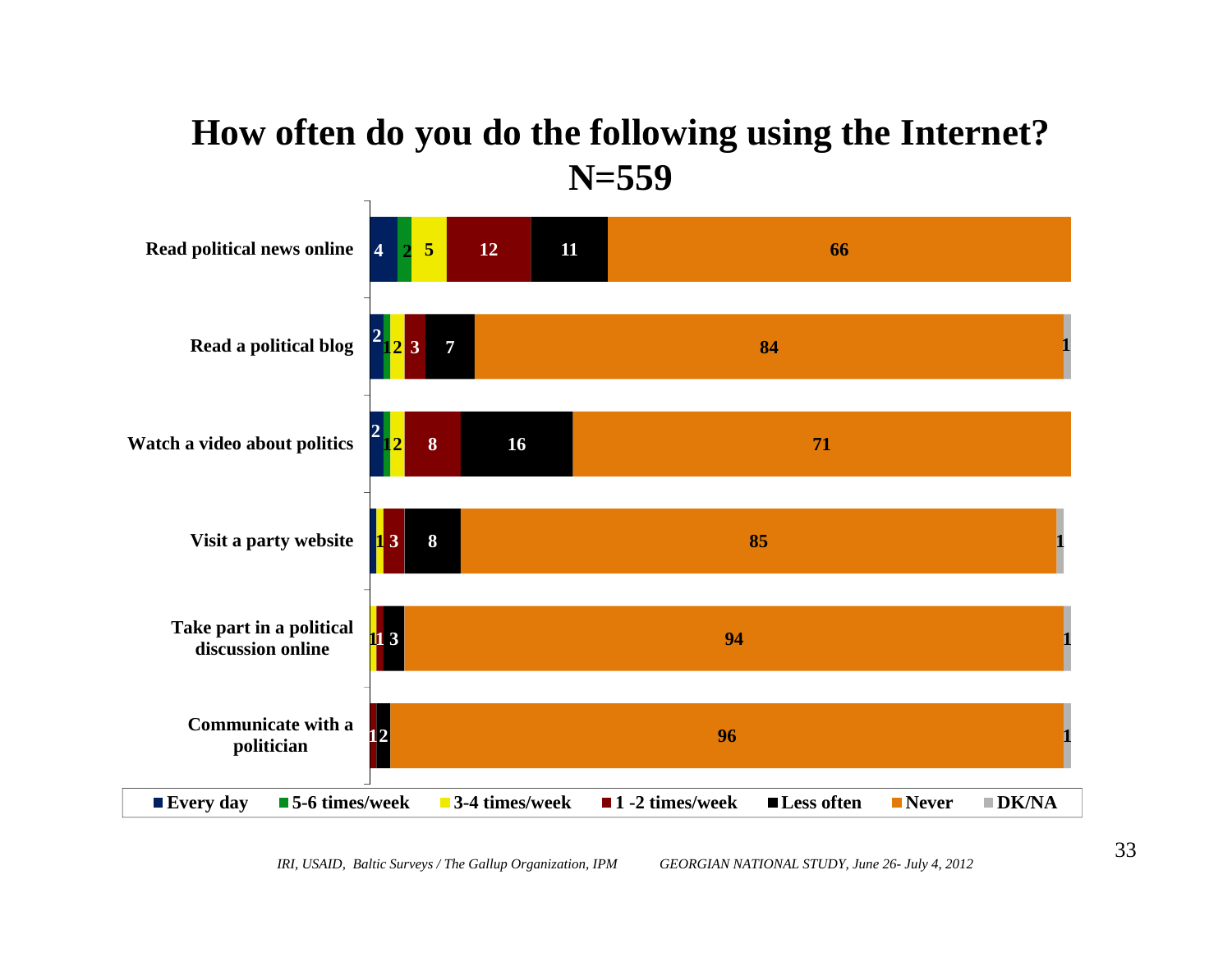#### **How many times per week do you access the Internet?**

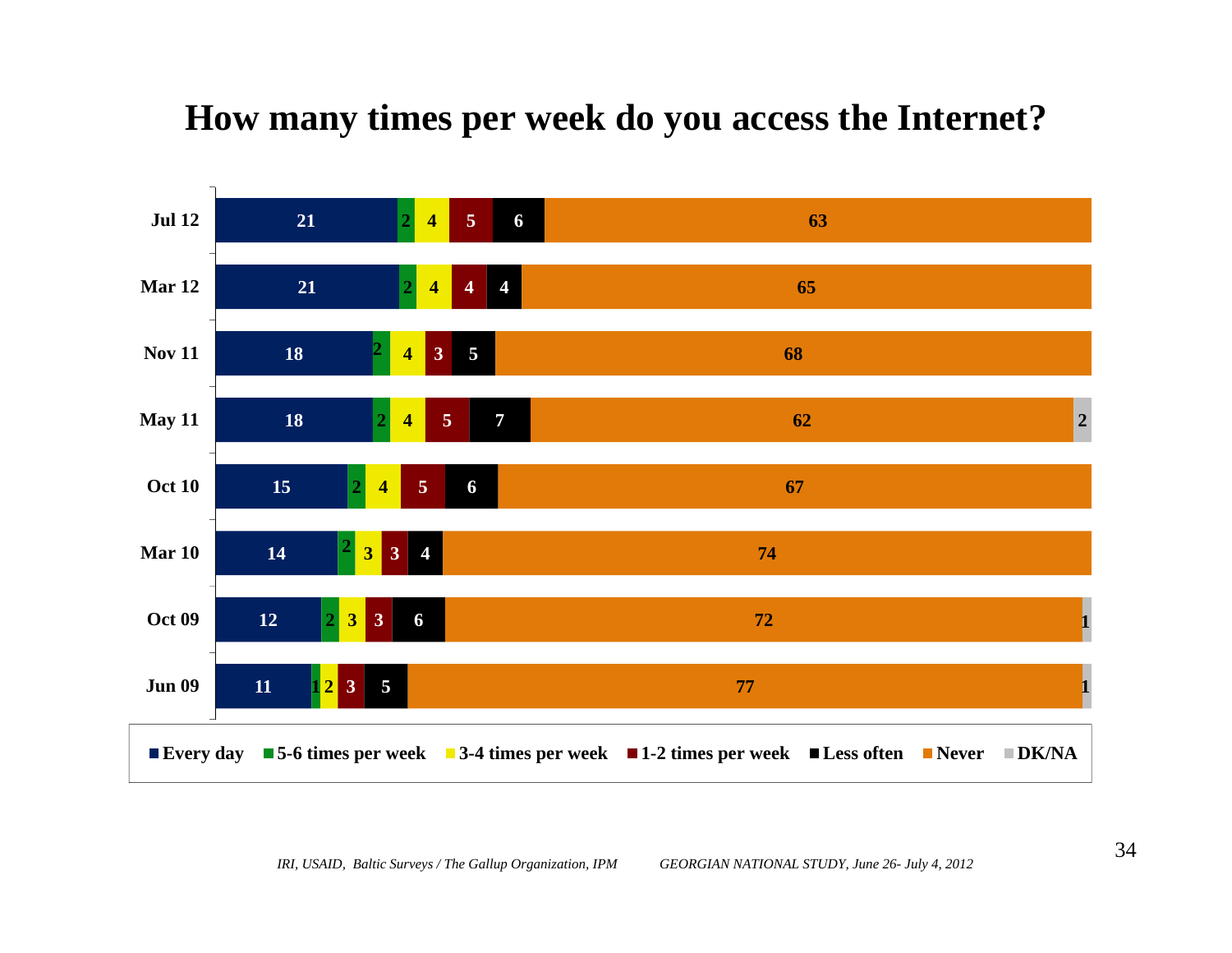#### **How many times per week do you access the Internet?**

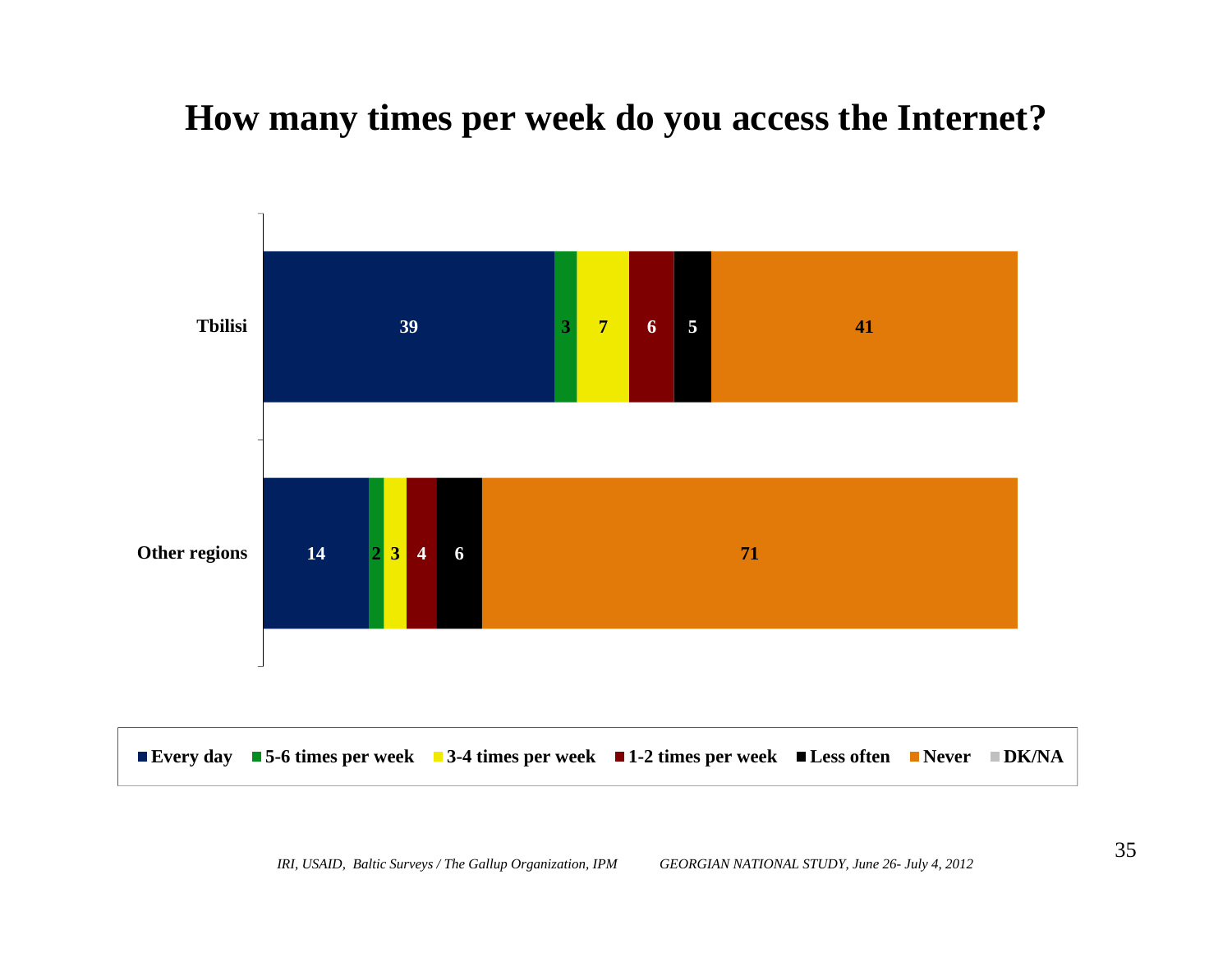#### **Where do you access the Internet?**

![](_page_35_Figure_1.jpeg)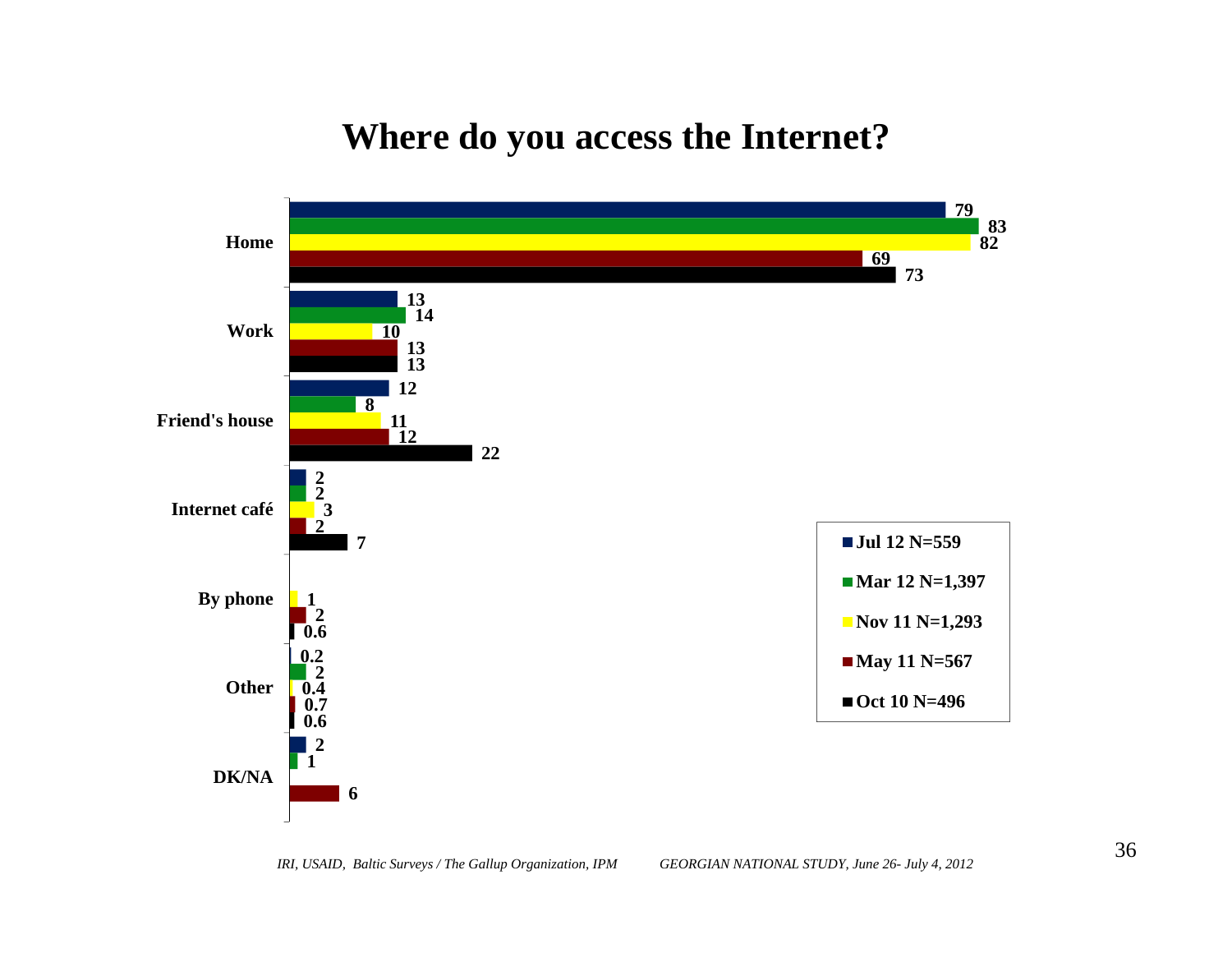#### **Where do you access the Internet? N=559**

![](_page_36_Figure_1.jpeg)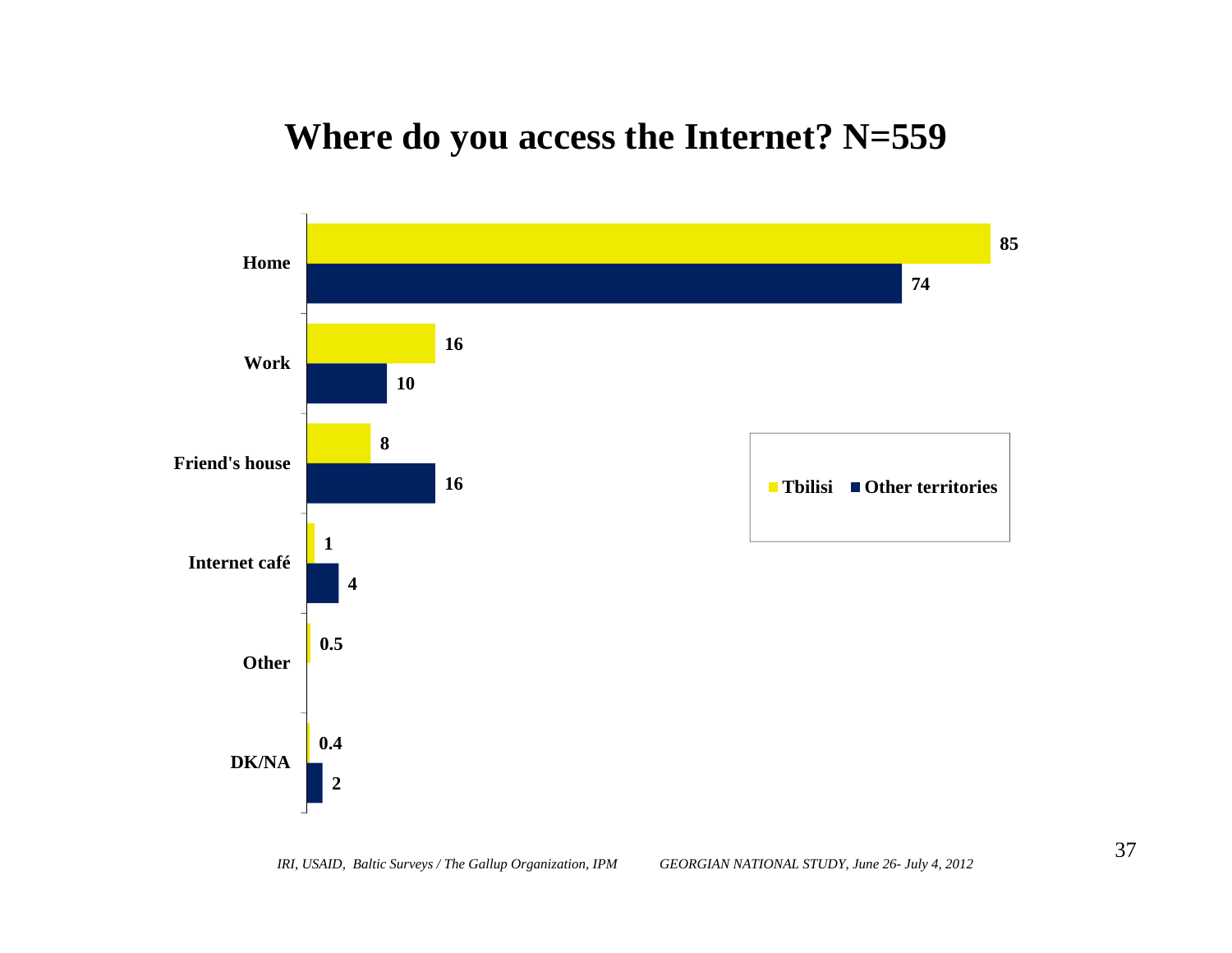### **Do you feel that television stations offer a fair and balanced view of the political situation?**

![](_page_37_Figure_1.jpeg)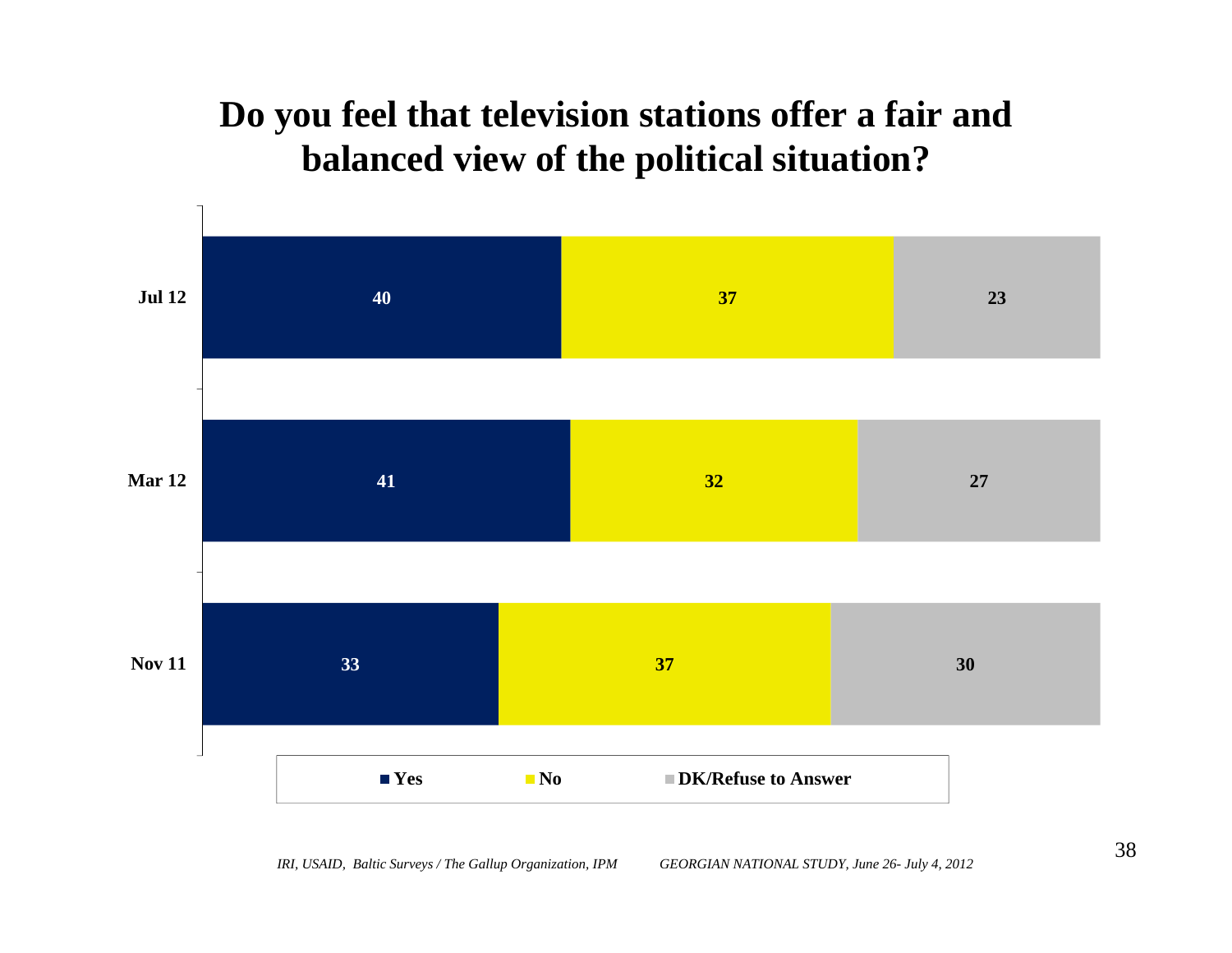#### **What would improve this situation?**

![](_page_38_Figure_1.jpeg)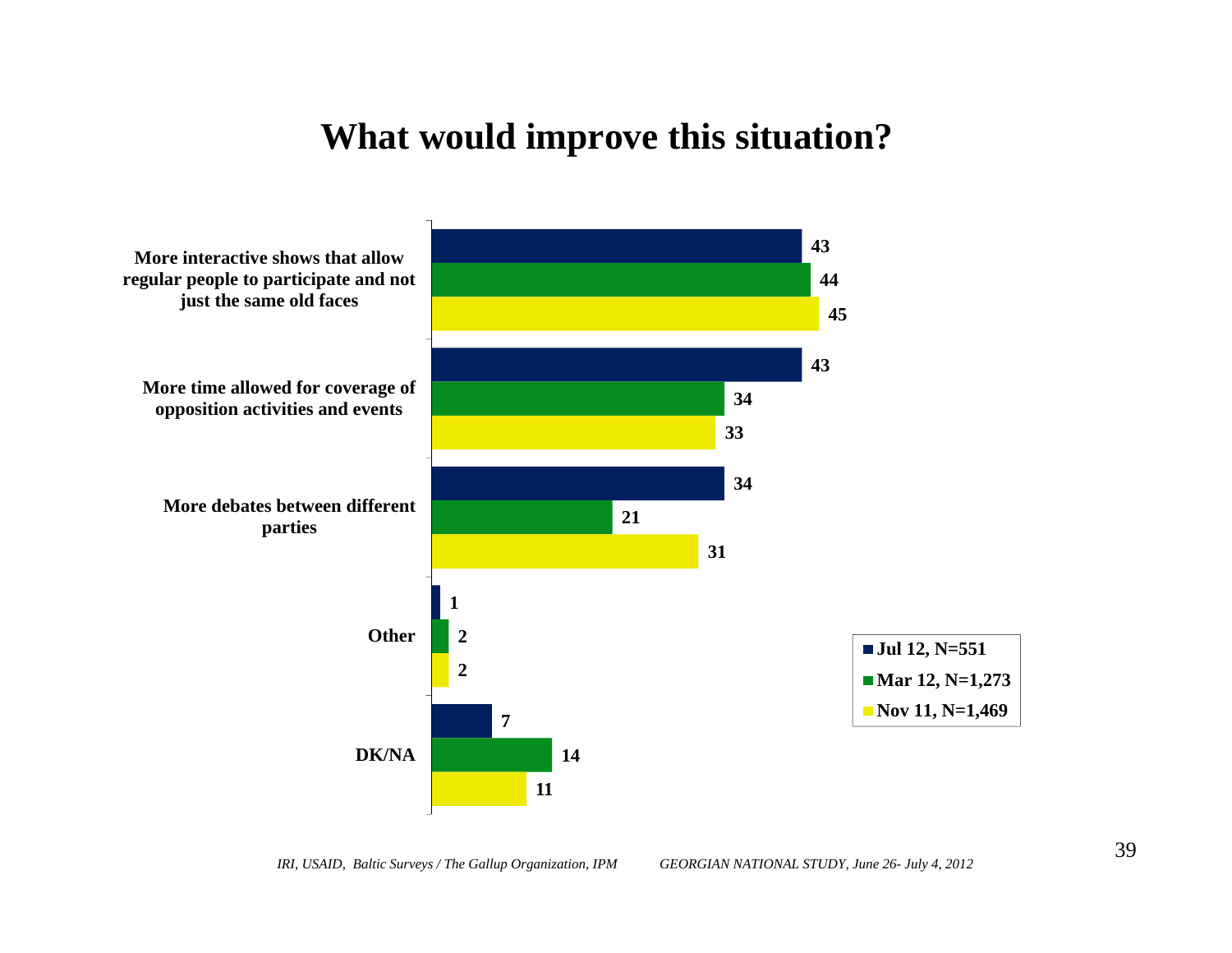# **SOCIO-DEMOGRAPHICS**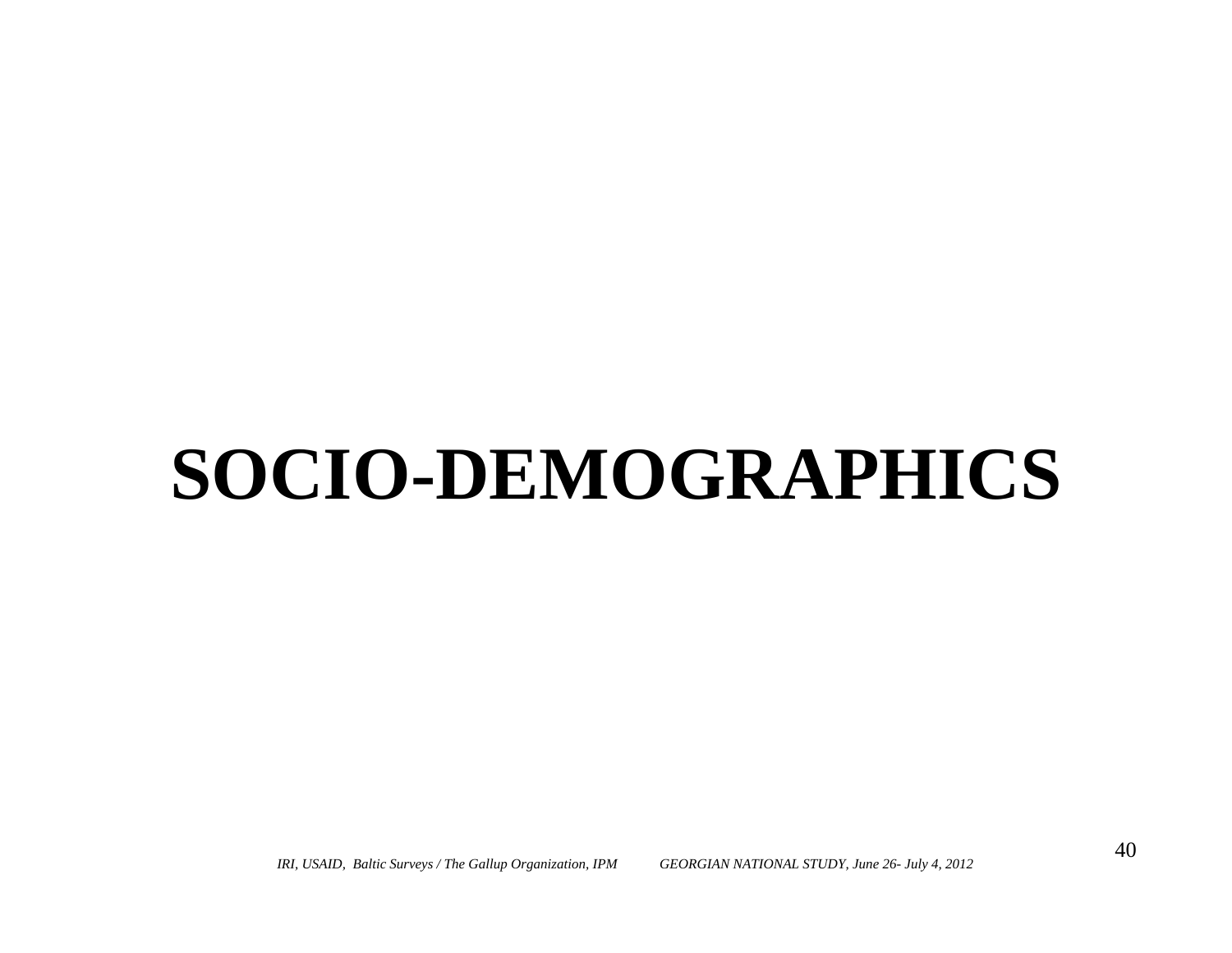![](_page_40_Figure_0.jpeg)

![](_page_40_Figure_1.jpeg)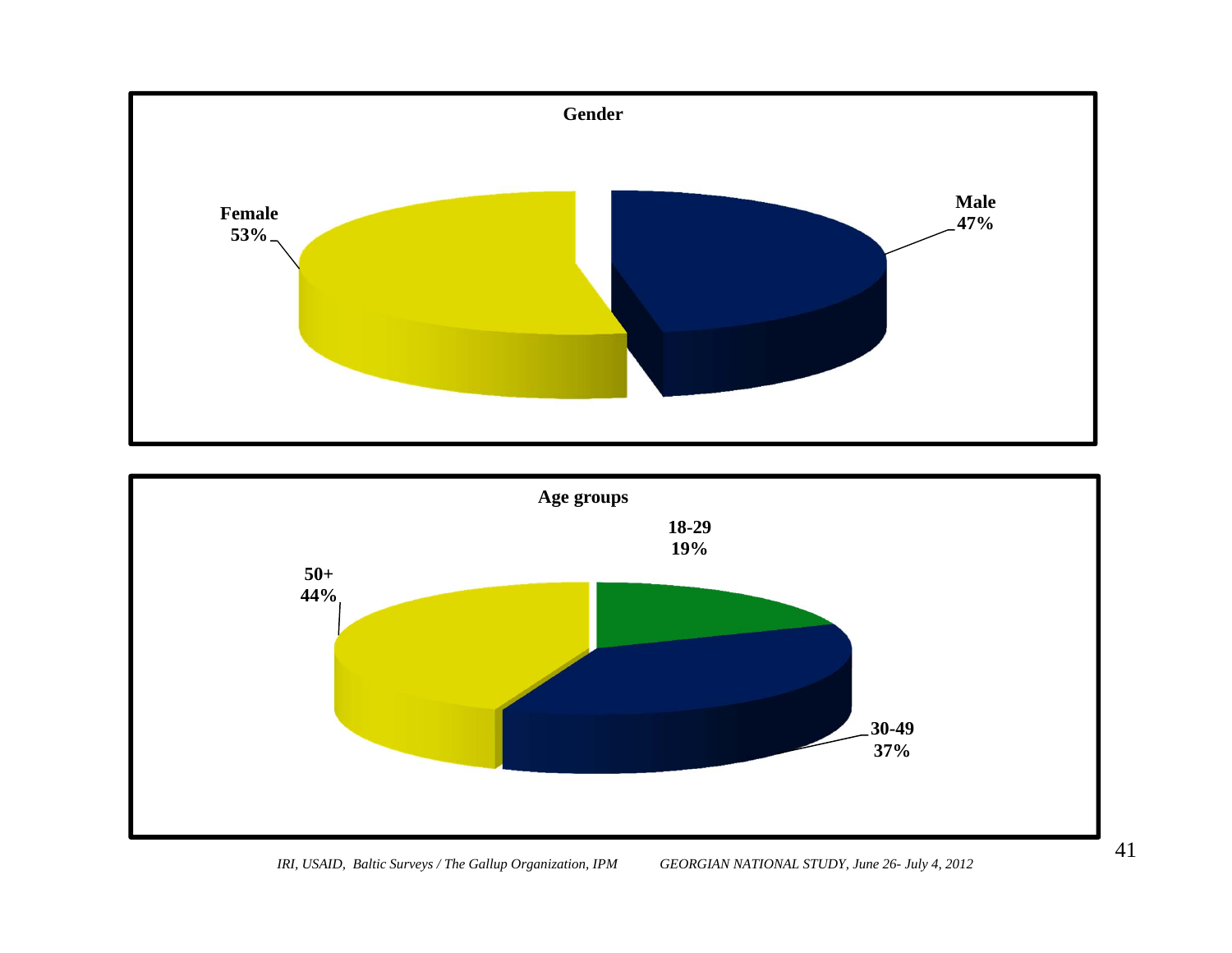![](_page_41_Figure_0.jpeg)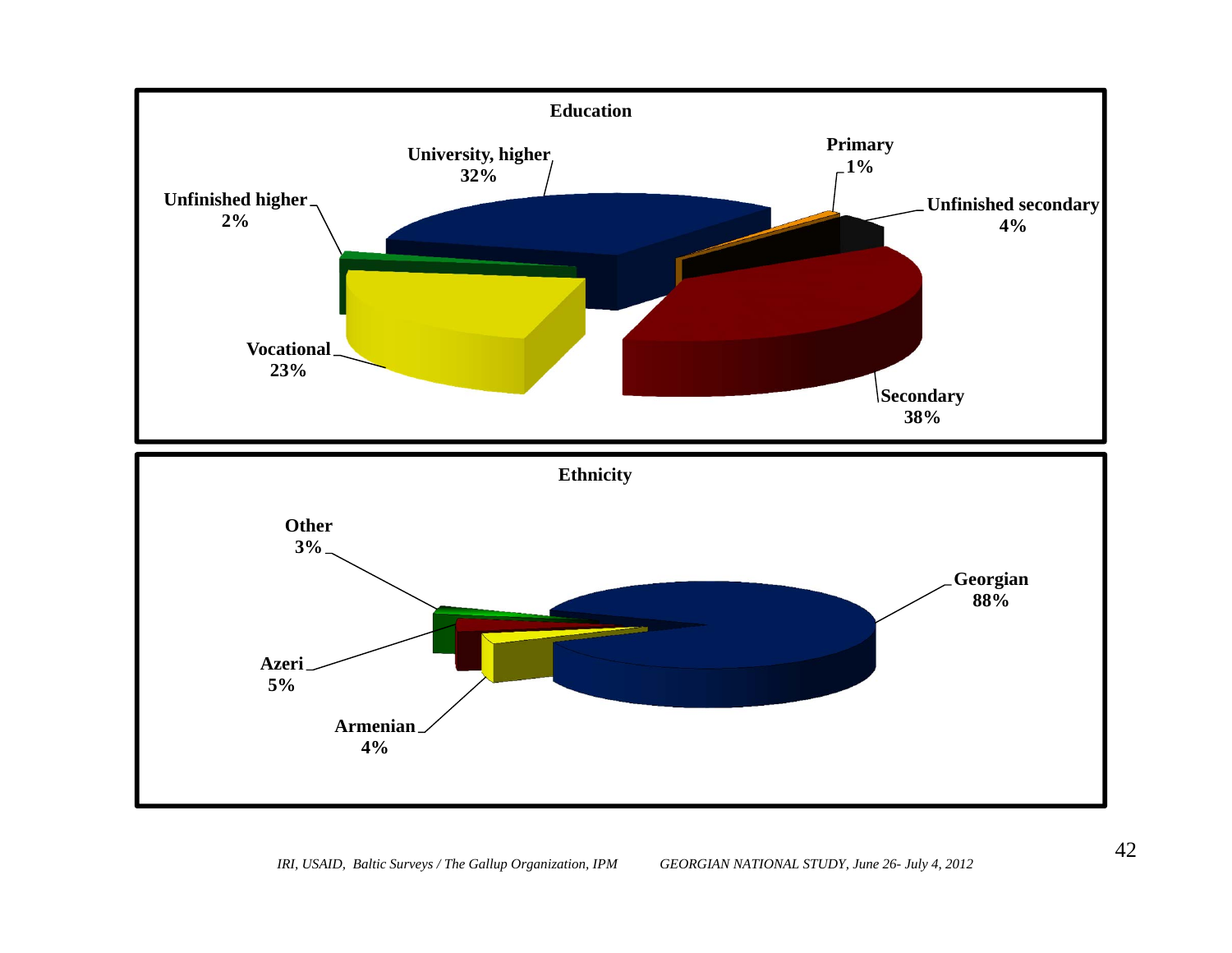![](_page_42_Figure_0.jpeg)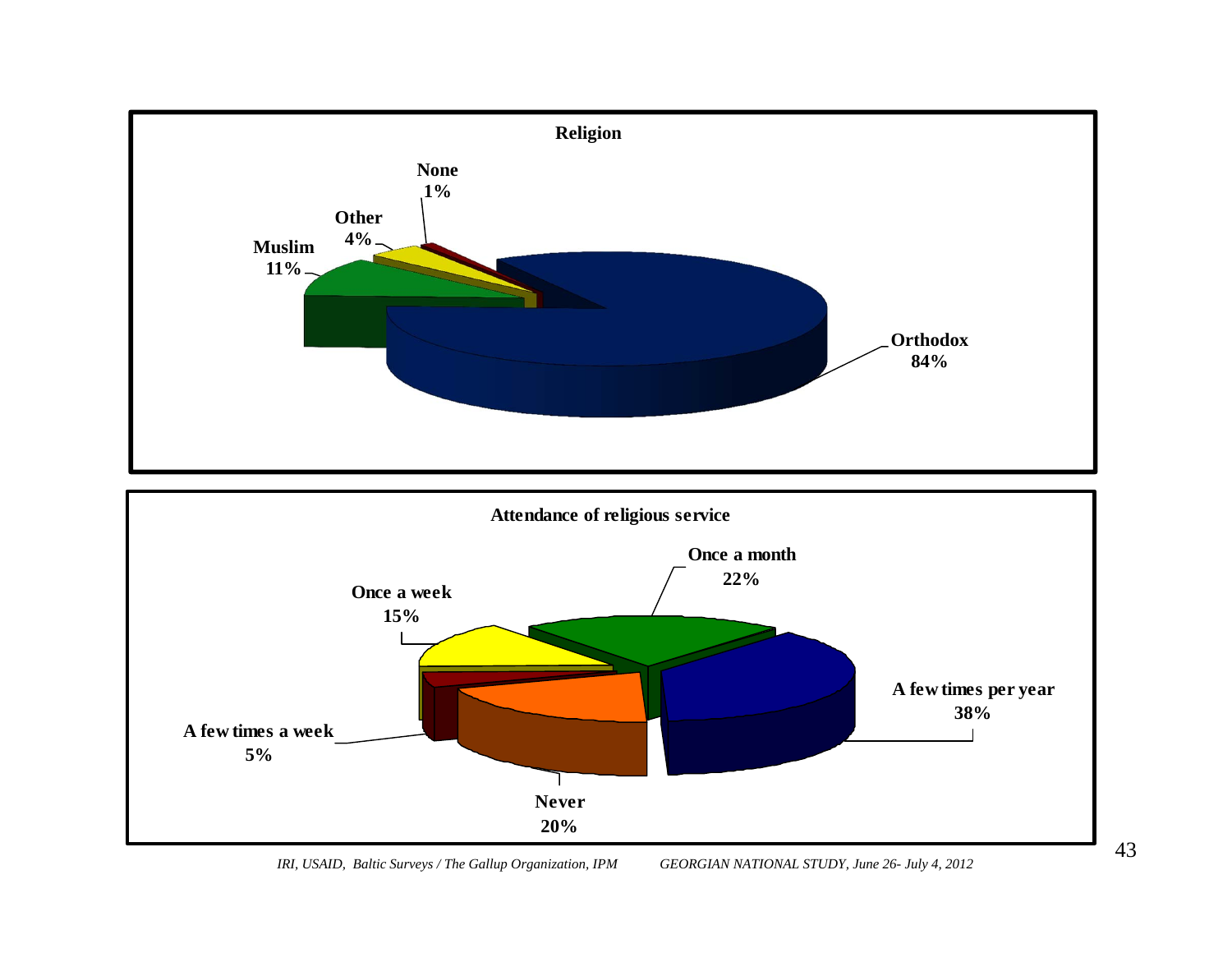![](_page_43_Figure_0.jpeg)

![](_page_43_Figure_1.jpeg)